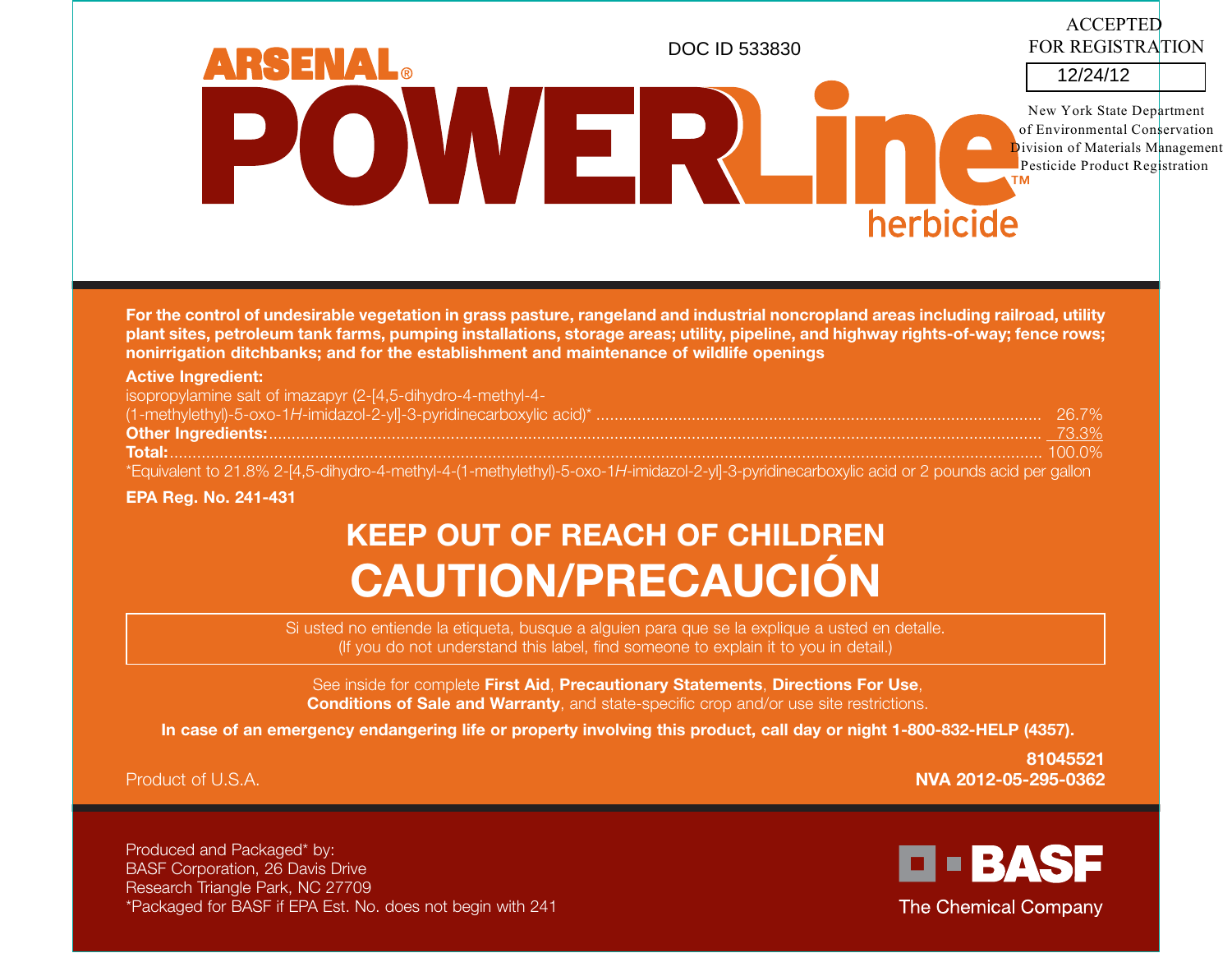|              | <b>FIRST AID</b>                                                                                                                                                                                                                                                                          |  |  |  |
|--------------|-------------------------------------------------------------------------------------------------------------------------------------------------------------------------------------------------------------------------------------------------------------------------------------------|--|--|--|
| If swallowed | • Call a poison control center or doctor immediately for treatment advice.<br>Have person sip a glass of water if able to swallow.<br>$\bullet$<br><b>DO NOT</b> induce vomiting unless told to by a poison control center or doctor.<br>• DO NOT give anything to an unconscious person. |  |  |  |
| If in eyes   | • Hold eyes open and rinse slowly and gently with water for 15 to 20 minutes.<br>Remove contact lenses, if present, after first 5 minutes; then continue rinsing eyes.<br>• Call a poison control center or doctor for treatment advice.                                                  |  |  |  |
| If on skin   | • Take off contaminated clothing.<br>Rinse skin immediately with plenty of water for 15 to 20 minutes.<br>Call a poison control center or doctor for treatment advice.                                                                                                                    |  |  |  |
| If inhaled   | • Move person to fresh air.<br>If person is not breathing, call 911 or an ambulance; then give artificial respiration, preferably by mouth to mouth, if possible.<br>$\bullet$<br>• Call a poison control center or doctor for further treatment advice.                                  |  |  |  |
|              | <b>HOTLINE NUMBER</b>                                                                                                                                                                                                                                                                     |  |  |  |

Have the product container or label with you when calling a poison control center or doctor or going for treatment. You may also contact BASF Corporation for emergency medical treatment information: 1-800-832-HELP (4357).

# **Precautionary Statements**

# **Hazards to Humans and Domestic Animals**

**CAUTION.** Harmful if swallowed, causes moderate eye irritation. Avoid contact with eyes or clothing. Prolonged or frequently repeated skin contact may cause allergic reactions in some individuals.

# **Personal Protective Equipment (PPE)**

Some materials that are chemical resistant to this product are barrier laminate, butyl rubber, or polyethylene. If you want more options, follow the instructions for **Category A** on an EPA chemical-resistance category selection chart.

#### **Mixers, loaders, applicators, and other handlers must wear:**

- Long-sleeved shirt and long pants
- Shoes plus socks
- Chemical-resistant gloves for all mixers and loaders, plus applicators using handheld equipment

Follow manufacturer's instructions for cleaning and maintaining PPE. If no such instructions for washables exist, use detergent and hot water. Keep and wash PPE separately from other laundry. Discard clothing and other absorbent materials that have been drenched or heavily contaminated with this product's concentrate. **DO NOT** reuse them.

# **Engineering Controls**

Pilots must use an enclosed cockpit that meets the requirements listed in the Worker Protection Standard (WPS) for agricultural pesticides [40 CFR 170.240(d)(6)].

# **USER SAFETY RECOMMENDATIONS**

#### **Users should:**

- Wash hands with plenty of soap and water before eating, drinking, chewing gum, using tobacco, or using the toilet.
- Remove clothing/PPE immediately if pesticide gets inside. Then wash thoroughly and put on clean clothing.
- Remove PPE immediately after handling this product. Wash the outside of gloves before removing. As soon as possible, wash thoroughly and change into clean clothing.

# **Physical and Chemical Hazards**

Spray solutions of **Arsenal ® PowerLineTM herbicide** should be mixed, stored and applied only in stainless steel, fiberglass, plastic and plasticlined steel containers.

**DO NOT** mix, store or apply **Arsenal PowerLine** or spray solutions of **Arsenal PowerLine** in unlined steel (except stainless steel) containers or spray tanks.

# **Environmental Hazards**

This product is toxic to plants. Drift and runoff may be hazardous to plants in water adjacent to treated areas. **DO NOT** apply directly to water, or to areas where surface water is present, or to intertidal areas below the mean high water mark. **DO NOT** contaminate water when disposing of equipment washwater or rinsate. See **Directions For Use** for additional precautions and requirements.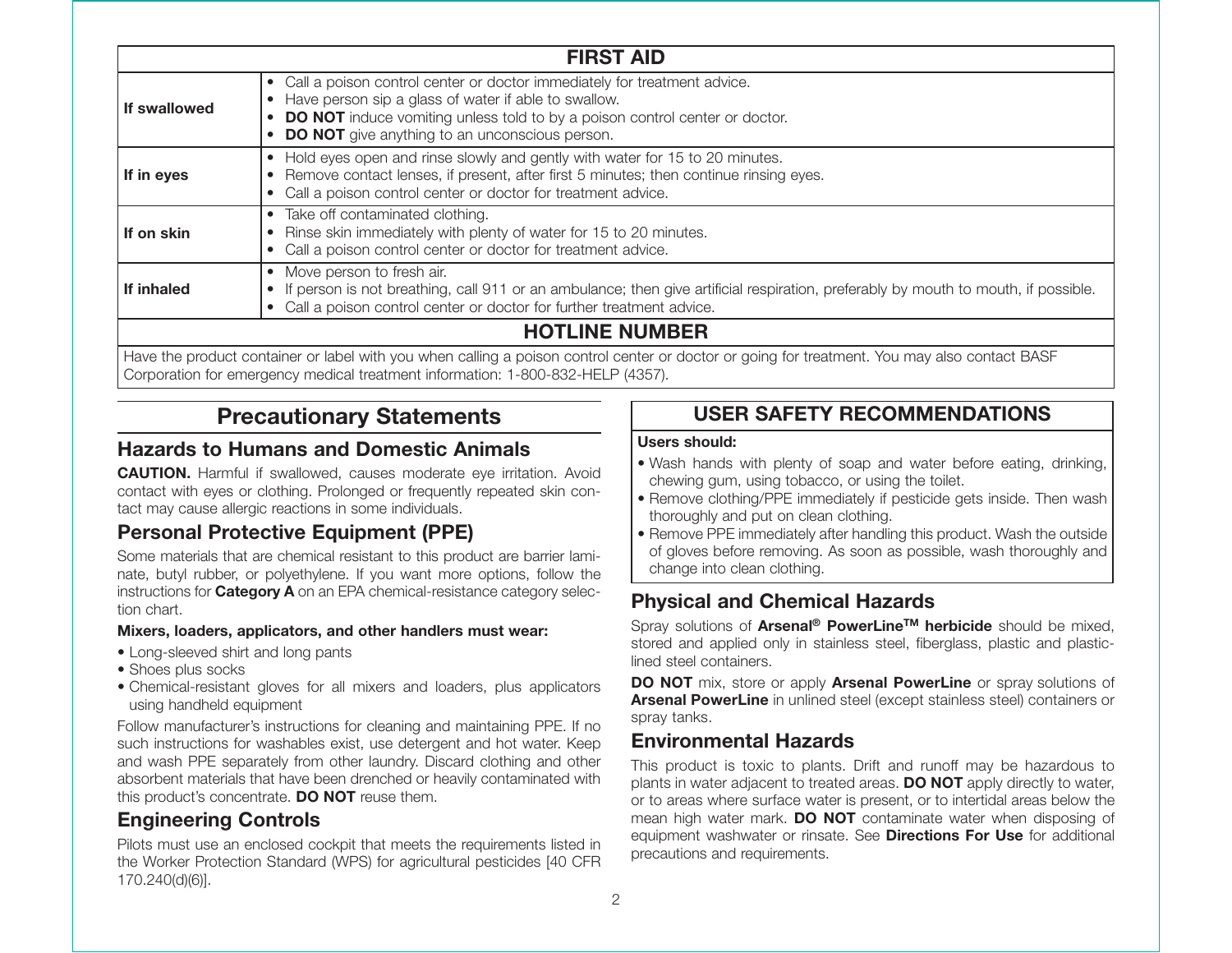# **Directions For Use**

It is a violation of federal law to use this product in a manner inconsistent with its labeling.

**DO NOT** apply this product in a way that will contact workers or other persons, either directly or through drift. Only protected handlers may be in the area during application.

**Arsenal® PowerLineTM herbicide** must be used only in accordance with instructions on the leaflet label attached to the container. Keep containers closed to avoid spills and contamination.

# **AGRICULTURAL USE REQUIREMENTS**

Use this product only in accordance with its labeling and with the Worker Protection Standard, 40 CFR part 170. This standard contains requirements for the protection of agricultural workers on farms, forests, nurseries, and greenhouses, and handlers of agricultural pesticides. It contains requirements for training, decontamination, notification, and emergency assistance. It also contains specific instructions and exceptions pertaining to the statements on this label about personal protective equipment (PPE) and restricted-entry interval. The requirements in this box only apply to uses of this product that are covered by the Worker Protection Standard.

**DO NOT** enter or allow worker entry into treated areas during the restricted-entry interval (REI) of **48 hours**.

PPE required for early entry to treated areas that is permitted under the Worker Protection Standard and that involves contact with anything that has been treated, such as plants, soil, or water, is:

- Protective eyewear
- Coveralls
- Shoes plus socks
- Chemical-resistant gloves made of any waterproof material.

# **NONAGRICULTURAL USE REQUIREMENTS**

The requirements in this box apply to uses of this product that are NOT within the scope of the Worker Protection Standard (WPS) for agricultural pesticides (40 CFR Part 170). The WPS applies when this product is used to produce agricultural plants on farms, forests, nurseries, or greenhouses.

**DO NOT** enter or allow others to enter treated areas until sprays have dried.

# **STORAGE AND DISPOSAL**

**DO NOT** contaminate water, food or feed by storage or disposal.

# **Pesticide Storage**

**DO NOT** store below 10° F.

# **Pesticide Disposal**

Wastes resulting from the use of this product must be disposed of of onsite or at an approved waste disposal facility.

# **Container Handling**

**Nonrefillable Container. DO NOT reuse or refill this container.** Triple rinse or pressure rinse container (or equivalent) promptly after emptying; then offer for recycling, if available, or reconditioning, if appropriate, or puncture and dispose of in a sanitary landfill, or by incineration, or by other procedures approved by state and local authorities.

**Triple rinse containers small enough to shake (capacity ≤ 5 gallons) as follows:** Empty the remaining contents into application equipment or a mix tank and drain for 10 seconds after the flow begins to drip. Fill the container 1/4 full with water and recap. Shake for 10 seconds. Pour rinsate into application equipment or a mix tank, or store rinsate for later use or disposal. Drain for 10 seconds after the flow begins to drip. Repeat this procedure two more times.

**Triple rinse containers too large to shake (capacity > 5 gallons) as follows:** Empty the remaining contents into application equipment or a mix tank. Fill the container 1/4 full with water. Replace and tighten closures. Tip container on its side and roll it back and forth, ensuring at least one complete revolution, for 30 seconds. Stand the container on its end and tip it back and forth several times. Turn the container over onto its other end and tip it back and forth several times. Empty the rinsate into application equipment or a mix tank, or store rinsate for later use or disposal. Repeat this procedure two more times.

**Pressure rinse as follows:** Empty the remaining contents into application equipment or mix tank and continue to drain for 10 seconds after the flow begins to drip. Hold container upside down over application equipment or mix tank, or collect rinsate for later use or disposal. Insert pressure rinsing nozzle in the side of the container and rinse at about 40 PSI for at least 30 seconds. Drain for 10 seconds after the flow begins to drip.

**Refillable Container**. Refill this container with pesticide only. **DO NOT** reuse this container for any other purpose. Triple rinsing the container before final disposal is the responsibility of the person disposing of the container. Cleaning before refilling is the responsibility of the refiller.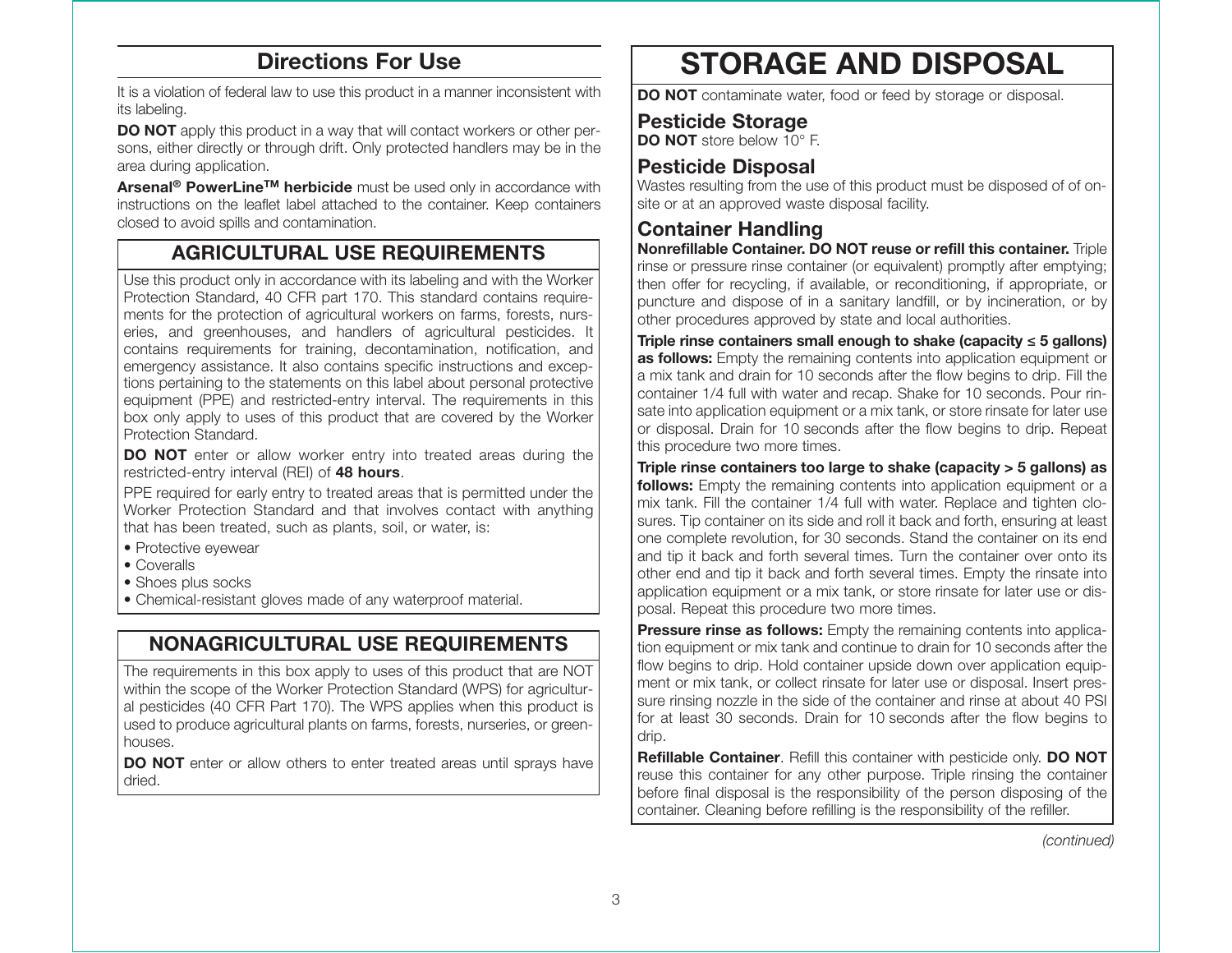# **STORAGE AND DISPOSAL** *(continued)*

# **Container Handling** *(continued)*

**Triple rinse as follows:** To clean the container before final disposal, empty the remaining contents from this container into application equipment or mix tank. Fill the container about 10% full with water. Agitate vigorously or recirculate water with the pump for 2 minutes. Pour or pump rinsate into application equipment or rinsate collection system. Repeat this rinsing procedure two more times.

When this container is empty, replace the cap and seal all openings that have been opened during use; return the container to the point of purchase or to a designated location. This container must only be refilled with a pesticide product. Prior to refilling, inspect carefully for damage such as cracks, punctures, abrasions, worn-out threads and closure devices. Check for leaks after refilling and before transport. **DO NOT** transport if this container is damaged or leaking. If the container is damaged, or leaking, or obsolete and not returned to the point of purchase or to a designated location, triple rinse emptied container and offer for recycling, if available, or dispose of container in compliance with state and local regulations.

# **In Case of Spill**

In case of large-scale spillage regarding this product, call:

- CHEMTREC 1-800-424-9300
- BASF Corporation 1-800-832-HELP (4357)

#### **Steps to be taken in case material is released or spilled:**

- Dike and contain the spill with inert material (sand, earth, etc.) and transfer liquid and solid diking material to separate containers for disposal.
- Remove contaminated clothing, and wash affected skin areas with soap and water.
- Wash clothing before reuse.
- Keep the spill out of all sewers and open bodies of water.

# **RESTRICTIONS**

**DO NOT** use on food crops. Keep from contact with fertilizers, insecticides, fungicides and seeds. **DO NOT** drain or flush equipment on or near desirable trees or other plants, or on areas where their roots may extend, or in locations where the chemical may be washed or moved into contact with their roots. **DO NOT** use on lawns, walks, driveways, tennis courts, or similar areas where roots of desirable vegetation may extend and be exposed to potential injury and/or mortality from root uptake of **Arsenal ® PowerLineTM herbicide** unless this risk is acceptable. **DO NOT** side trim desirable vegetation with this product unless severe injury or plant death can be tolerated. **DO NOT** allow sprays to drift onto desirable plants.

Clean application equipment after using this product by thoroughly flushing with water.

# **PRODUCT INFORMATION**

**Use Sites. Arsenal PowerLine** is an aqueous solution to be mixed with water and a surfactant and applied as a spray solution to grass pasture and rangeland and industrial noncropland including utility plant sites, petroleum tank farms, pumping installations, storage areas; railroad, utility, and highway rights-of-way; fence rows; and nonirrigation ditchbanks including grazed or hayed areas within these sites. **Arsenal PowerLine** is recommended for the establishment and maintenance of wildlife openings. **Arsenal PowerLine** may also be used for the release of unimproved Bermudagrass (see specific directions) and for use under certain paved surfaces (see specific directions).

**Application Methods. Arsenal PowerLine** will control most annual and perennial grasses and broadleaf weeds in addition to many brush and vine species. **Arsenal PowerLine** will provide residual control of labeled weeds that germinate in the treated areas. This product may be applied either preemergence or postemergence to the weeds; however, postemergence application is the method of choice in most situations, particularly for perennial species. For maximum activity, weeds should be growing vigorously at the time of postemergence application, and the spray solution should include a surfactant (see **ADJUVANTS** section for specific recommendations). These solutions may be applied selectively using low- volume techniques or may be applied broadcast by using ground equipment or aerial equipment. In addition, **Arsenal PowerLine** may also be used for stump and cut stem treatments (see specific directions).

**Herbicidal Activity. Arsenal PowerLine** is readily absorbed through leaves, stems, and roots and is translocated rapidly throughout the plant, with accumulation in the meristematic regions. Treated plants stop growing soon after spray application. Chlorosis appears first in the newest leaves, and necrosis spreads from this point. In perennials, the herbicide is translocated into, and kills, underground storage organs which prevents regrowth. Chlorosis and tissue necrosis may not be apparent in some plant species until 2 weeks after application. Complete kill of plants may not occur for several weeks. Applications of **Arsenal PowerLine** are rainfast 1 hour after treatment.

# **PRECAUTIONS FOR AVOIDING INJURY TO NONTARGET PLANTS**

Untreated trees can occasionally be affected by root uptake of **Arsenal PowerLine** through movement into the top soil. Injury or loss of desirable trees or other plants may result if **Arsenal PowerLine** is applied on or near desirable trees or other plants, on areas where their roots extend, or in locations where the treated soil may be washed or moved into contact with their roots.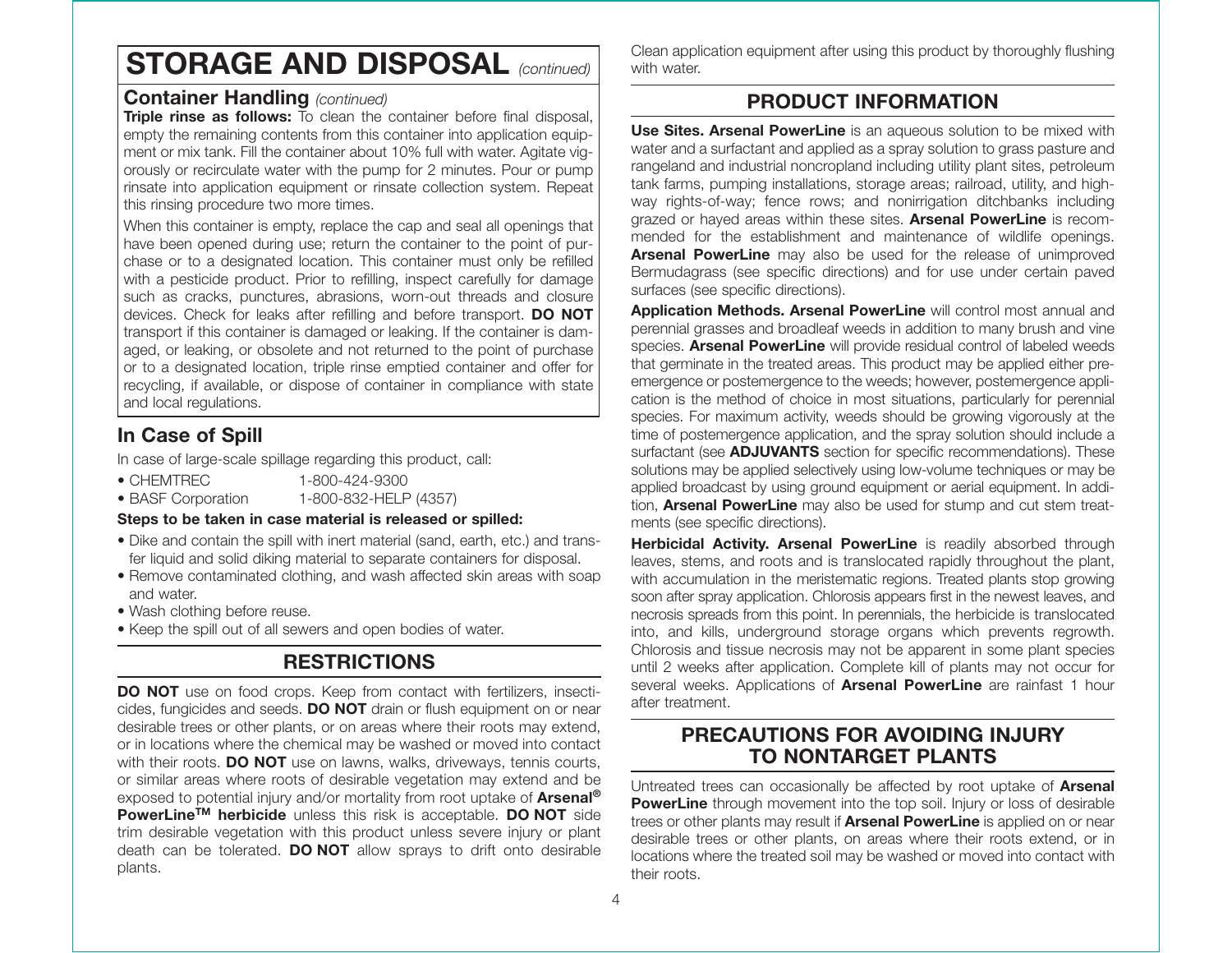# **SPRAY DRIFT REQUIREMENTS**

#### **Aerial Applications**

- Applicators are required to use a coarse or coarser droplet size (ASABE S572) or, if specifically using a spinning atomizer nozzle, applicators are required to use a volume mean diameter (VMD) of 385 microns or greater for release heights below 10 feet. Applicators are required to use a very coarse or coarser droplet size or, if specifically using a spinning atomizer nozzle, applicators are required to use a VMD of 475 microns or greater for release heights above 10 feet. Applicators must consider the effects of nozzle orientation and flight speed when determining droplet size.
- Applicators are required to use upwind swath displacement.
- The boom length must not exceed 60% of the wingspan or 90% of the rotor blade diameter to reduce spray drift.
- Applications with wind speeds less than 3 mph and with wind speeds greater than 10 mph are prohibited.
- Applications into temperature inversions are prohibited.

#### **Ground Boom Applications**

- Applicators are required to use a nozzle height below 4 feet above the ground or plant canopy and coarse or coarser droplet size (ASABE S572) or, if specifically using a spinning atomizer nozzle, applicators are required to use a volume mean diameter (VMD) of 385 microns or greater.
- Applications with wind speeds greater than 10 mph are prohibited.
- Applications into temperature inversions are prohibited.

#### **Wind Erosion**

Avoid treating powdery, dry or light sandy soils when conditions are favorable for wind erosion. Under these conditions, the soil surface should first be settled by rainfall or irrigation.

# **ADJUVANTS**

#### **Postemergence applications of Arsenal ® PowerLineTM herbicide require the addition of a spray adjuvant for optimum herbicide performance.**

**Nonionic Surfactants.** Use a nonionic surfactant (NIS) at the rate 0.25% volume/volume (v/v) or higher (see manufacturer's label) of the spray solution (0.25% v/v is equivalent to 1 quart in 100 gallons). For best results, select a nonionic surfactant with an HLB (hydrophilic to lipophilic balance) ratio between 12 and 17 with at least 70% surfactant in the formulated product (alcohols, fatty acids, oils, ethylene glycol or diethylene glycol should not be considered as surfactants to meet the above requirements).

**Methylated Seed Oils (MSO) or Vegetable Oil Concentrates.** Instead of a surfactant, a methylated seed oil or vegetable-based seed oil concentrate may be used at the rate of 1.5 to 2 pints per acre. When using spray volumes greater than 30 gallons per acre, methylated seed oil or vegetablebased seed oil concentrates should be mixed at a rate of 1% of the total spray volume, or alternatively use a nonionic surfactant as described

above. Research indicates that these oils may aid in **Arsenal PowerLine** deposition and uptake by plants under moisture or temperature stress.

**Silicone-based Surfactants.** See manufacturer's label for specific rate recommendations. Silicone-based surfactants may reduce the surface tension of the spray droplet allowing greater spreading on the leaf surface as compared to conventional nonionic surfactants. However, some siliconebased surfactants may dry too quickly, limiting herbicide uptake.

**Fertilizer/Surfactant Blends.** Nitrogen-based liquid fertilizers, such as 28%N, 32%N, 10-34-0 or ammonium sulfate, may be added at the rate of 2 to 3 pints per acre in combination with the recommended rate of nonionic surfactant, methylated seed oil or vegetable/seed oil concentrate. The use of fertilizers in a tank mix without a nonionic surfactant, methylated seed oil or vegetable/seed oil concentrate is not recommended.

# **APPLICATION METHODS**

# **AERIAL APPLICATIONS**

All precautions must be taken to minimize or eliminate spray drift. Fixedwing aircraft and helicopters can be used to apply **Arsenal PowerLine**. However, **DO NOT** make applications by fixed-wing aircraft unless appropriate buffer zones can be maintained to prevent spray drift out of the target area or, when treating open tracts of land, spray drift as a result of fixed-wing aircraft application can be tolerated. Aerial equipment designed to minimize spray drift, such as a helicopter equipped with a **MicrofoilTM boom**, **Thru-ValveTM boom** or raindrop nozzles, must be used and calibrated. Except when applying with a **Microfoil boom**, a drift control agent may be added at the recommended label rate. Side trimming is not recommended with **Arsenal PowerLine** unless death of treated tree can be tolerated.

Uniformly apply the specified amount of **Arsenal PowerLine** in 2 or more gallons of water per acre. The actual minimum spray volume per acre is determined by the spray equipment used. Use adequate spray volume to provide accurate and uniform distribution of spray particles over the treated area and to avoid spray drift. Include in the spray solution a nonionic surfactant or methylated seed oil or manufacturer's label rate of a silicone-based surfactant (see the **ADJUVANTS** section of this label for specific recommendations). A foam-reducing agent may be added at the recommended label rate, if needed.

**IMPORTANT.** Thoroughly clean application equipment, including landing gear, immediately after use of this product. Prolonged exposure of this product to uncoated steel (except stainless steel) surfaces may result in corrosion and failure of the exposed part. The maintenance of an organic coating (paint) may prevent corrosion.

#### **GROUND APPLICATIONS**

**Broadcast.** Use 5 or more gallons of water per acre. The actual minimum spray volume per acre is determined by the spray equipment used. Use adequate spray volume to provide accurate and uniform distribution of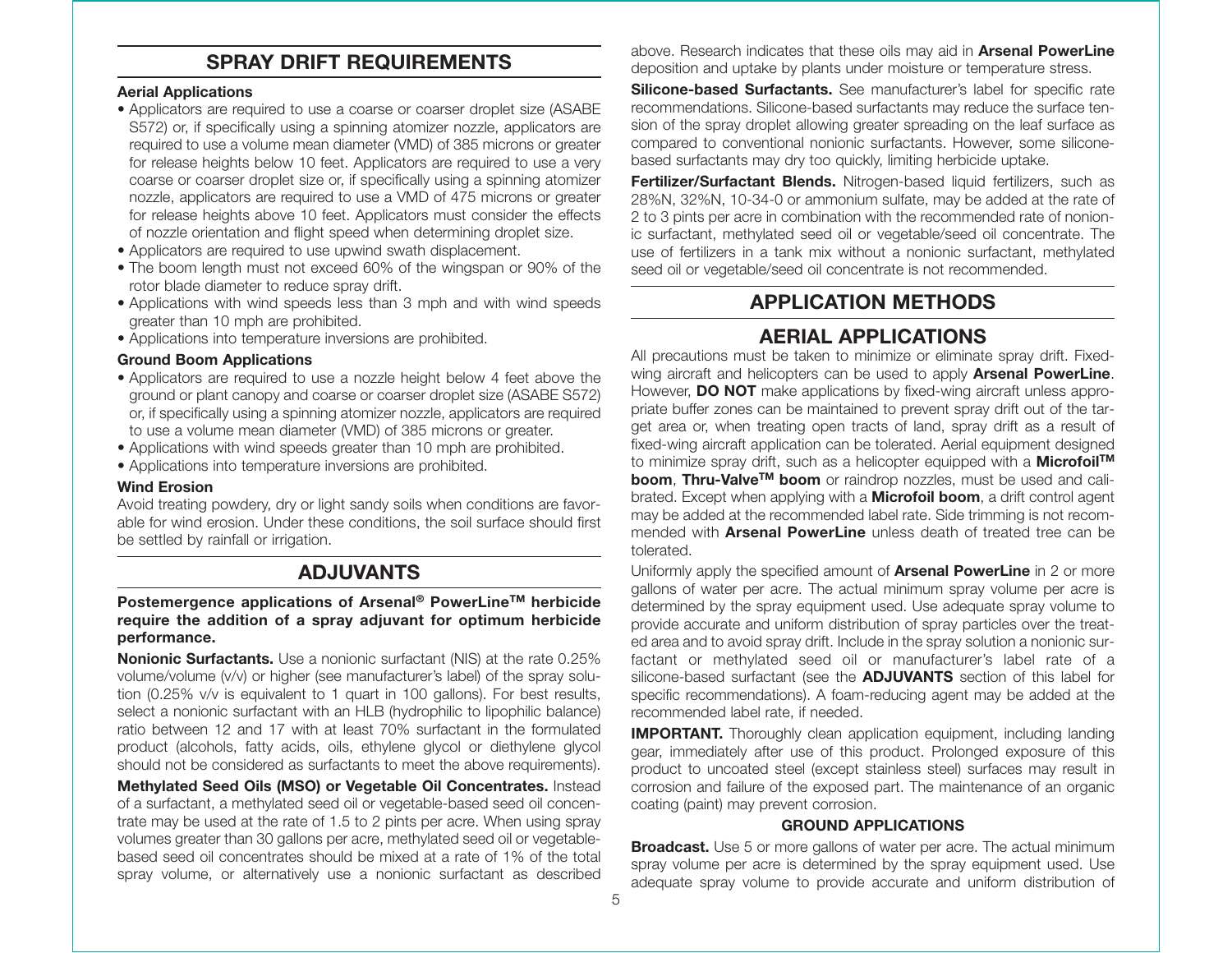spray particles over the treated area and to avoid spray drift. To minimize spray drift, select proper nozzles to avoid spraying a fine mist. Use pressures less than 50 psi, and **DO NOT** spray under gusty or windy conditions. Add a foam-reducing agent, if needed, and a spray pattern indicator, if desired, at the recommended label rates. Clean application equipment after using this product by thoroughly flushing with water.

When making applications to rights-of-way corridors where desirable tree roots may extend, use 1 to 3 pints of **Arsenal ® PowerLineTM herbicide** per acre in combination with recommended tank mixes. Use rates higher than 3 pints per acre in these situations may cause injury or death of desirable trees when their roots extend into treated zones.

#### **FOLIAR**

#### **Side Trimming**

**DO NOT** side trim with **Arsenal PowerLine** unless severe injury or death of the treated tree can be tolerated. **Arsenal PowerLine** is readily translocated and can result in death of the entire tree.

#### **Low-volume Foliar**

Use equipment calibrated to deliver 5 to 20 gallons of spray solution per acre. To prepare the spray solution, thoroughly mix in water 0.5% to 5% **Arsenal PowerLine** plus surfactant (see the **ADJUVANTS** section of this label for specific recommendations). A foam-reducing agent may be applied at the recommended label rate, if needed. For control of difficult brush species (see **WEEDS CONTROLLED** section for relative susceptibility of weed species), use the higher concentrations of herbicide and/or spray volumes, but **DO NOT** apply more than 6 pints of **Arsenal PowerLine** per acre. Excessive wetting of foliage is not recommended. See the following mixing guide for some suggested volumes of **Arsenal PowerLine** and water.

# **BRUSH CONTROL**

Use the specified rate of **Arsenal PowerLine** with the preferred application technique for the control of undesirable brush.

#### **TANK MIXES AND APPLICATION RATES\***

| <b>Target Vegetation</b>                            | <b>Rate of Arsenal PowerLine</b> | <b>Tank Mix</b>                                                                |
|-----------------------------------------------------|----------------------------------|--------------------------------------------------------------------------------|
| Mixed hardwoods without<br>elm, locust, or pine     | 1.0 to 1.5% by volume            | Surfactant                                                                     |
| Mixed hardwoods containing<br>elm, locust, and pine | 0.5 to 1.0% by volume            | <b>Accord</b> <sup>®</sup> at 2 to 3%<br>by volume plus surfactant             |
| Mixed hardwoods with<br>locust and pine, but no elm | 0.5 to 1.0% by volume            | <b>Krenite</b> <sup>®</sup> at 2 to 5%<br>by volume plus surfactant            |
| Mixed hardwoods with<br>locust and elm, but no pine | 0.5 to 1.0% by volume            | <b>Escort<sup>®</sup></b> at 2 ozs/acre<br>or 2.3 grams/gallon plus surfactant |

\* Tank mixes with 2,4-D or products containing 2,4-D have resulted in reduced efficacy of **Arsenal PowerLine**.

| <b>MIXING CHART</b> |                                                           |                                                               |  |
|---------------------|-----------------------------------------------------------|---------------------------------------------------------------|--|
| % Solution          | <b>Arsenal PowerLine</b><br>per Gallon of Mix<br>(fl ozs) | <b>Arsenal PowerLine</b><br>per 4-gallon Backpack<br>(fl ozs) |  |
| 0.5%                | 0.6                                                       | 2.6                                                           |  |
| 1.0%                | 1.3                                                       | 5.1                                                           |  |
| 2.0%                | 2.6                                                       | 10.2                                                          |  |
| 3.0%                | 3.8                                                       | 15.4                                                          |  |
| 5.0%                | 6.4                                                       | 25.6                                                          |  |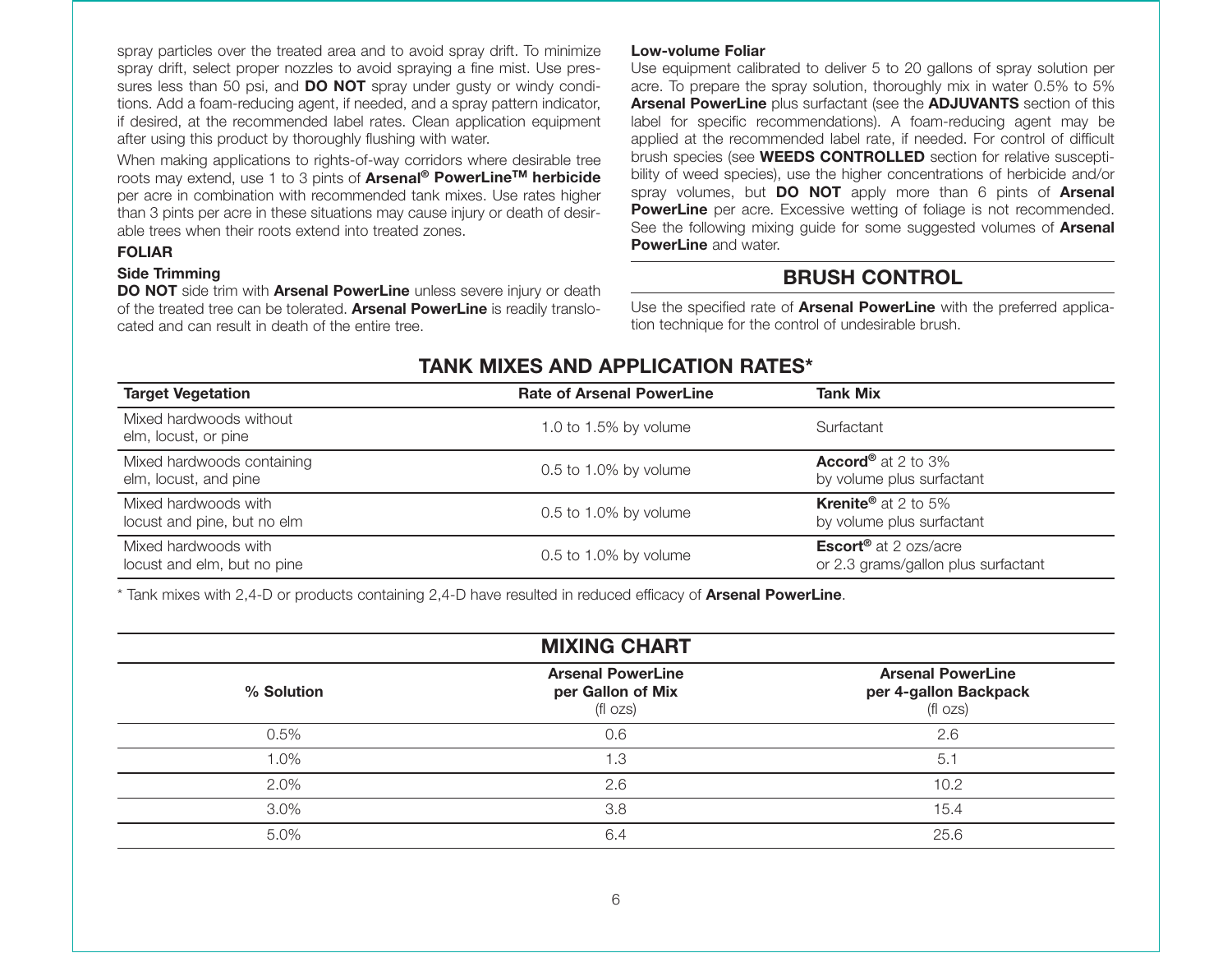| <b>MEASURING CHART</b> |          |
|------------------------|----------|
| 128 fluid ounces       | 1 gallon |
| 16 fluid ounces        | 1 pint   |
| 8 pints                | 1 gallon |
| 4 quarts               | 1 gallon |
| 2 pints                | quart    |

**Application Instructions.** For low volume, select proper nozzles so that herbicide is not overapplied. Best results are achieved when the spray covers the crown and approximately 70% of the plant. The use of an even flatfan tip with a spray angle of 40 degrees or less will aid in proper deposition. Recommended tip sizes include 4004E or 1504E. For a straight stream and cone pattern, adjustable cone nozzles, such as 5500 X3 or 5500 X4, may be used. Attaching a roll-over valve onto a Spraying Systems Model 30 gunjet or other similar spray guns allows for the use of both a flat-fan and cone tips on the same gun.

**Proper Spray Pattern.** Moisten but **DO NOT** drench target vegetation causing spray solution to run off.

**Low Volume with Backpacks.** For brush up to 4-feet tall, spray down on the crown covering crown and penetrating approximately 70% of the plant. For brush 4-feet to 8-feet tall, swipe the sides of target vegetation by directing spray to at least 2 sides of the plant in smooth vertical motions from the crown to the bottom. Make sure to cover the crown whenever possible.

For brush over 8-feet tall, lace sides of the brush by directing spray to at least 2 sides of the target in smooth zigzag motions from crown to bottom.

**Low Volume with Hydraulic Handgun Application Equipment.** Use same technique as described for **Low Volume with Backpacks**.

For broadcast applications, simulate a gentle rain near the top of target vegetation allowing spray to contact the crown and penetrate the target foliage without falling to the understory. Herbicide spray solution that contacts the understory may result in severe injury or death of plants in the understory.

|                                       | SPRAY SOLUTION MIXING GUIDE FOR LOW-VOLUME APPLICATIONS      |             |                                                |             |            |
|---------------------------------------|--------------------------------------------------------------|-------------|------------------------------------------------|-------------|------------|
| <b>Amount of Spray</b>                |                                                              |             | <b>Desired Concentration</b><br>(fluid volume) |             |            |
| <b>Solution Prepared</b><br>(gallons) | 0.5%                                                         | 0.75%       | $1\%$                                          | 1.5%        | 5%         |
|                                       | (amount of Arsenal <sup>®</sup> PowerLine™ herbicide to use) |             |                                                |             |            |
|                                       | $0.6f$ loz                                                   | $0.9f$ l oz | $1.3 f$ l ozs                                  | $1.9f$ lozs | 6.5 fl ozs |
| 3                                     | $1.9f$ lozs                                                  | $2.8f$ lozs | $3.8f$ lozs                                    | $5.8f$ lozs | 1.2 pints  |
| 4                                     | $2.5$ fl $ozs$                                               | $3.8f$ ozs  | $5.1$ fl $ozs$                                 | 7.7 fl ozs  | 1.6 pints  |
| 5                                     | $3.2 f$ l ozs                                                | $4.8f$ lozs | $6.5f$ lozs                                    | 9.6 fl ozs  | 2 pints    |
| 50                                    | 2 pints                                                      | 3 pints     | 4 pints                                        | 6 pints     | 10 quarts  |
| 100                                   | 4 pints                                                      | 6 pints     | 8 pints                                        | 6 quarts    | 5 gallons  |
| 2 tablespoons = $1$ fluid ounce       |                                                              |             |                                                |             |            |

#### **High-volume Foliar**

For optimum performance when spraying medium-density to high-density brush, use equipment calibrated to deliver up to 100 gallons of spray solution per acre (GPA). Spray solutions exceeding 100 GPA may result in excessive spray runoff causing increased ground cover injury and injury to desirable species.

To prepare the spray solution, thoroughly mix **Arsenal PowerLine** at a rate of 2 to 6 pints per acre (see **GROUND APPLICATIONS** section) in water and add a surfactant (see **ADJUVANTS** section for specific recommendations and rates of surfactants). A foam-reducing agent may be added at the recommended label rate, if needed. For control of difficult species (see

**WEEDS CONTROLLED** section for relative susceptibility of weed species), use the higher concentrations of herbicide and/or spray volumes, but **DO NOT** apply more than 6 pints of **Arsenal PowerLine** per acre. Uniformly cover the foliage of the vegetation to be controlled, but **DO NOT** apply to runoff. Excessive wetting of foliage is not recommended.

#### **Tank Mixes for Brush Control**

**Arsenal PowerLine** may be tank mixed with **Accord®**, **Banvel®**, **Escort®**, **Garlon® 3A**, **Krenite®, Roundup®**, **Telar®**, **Tordon® K**, and **Vanquish®** to provide control of **Arsenal PowerLine**-tolerant species.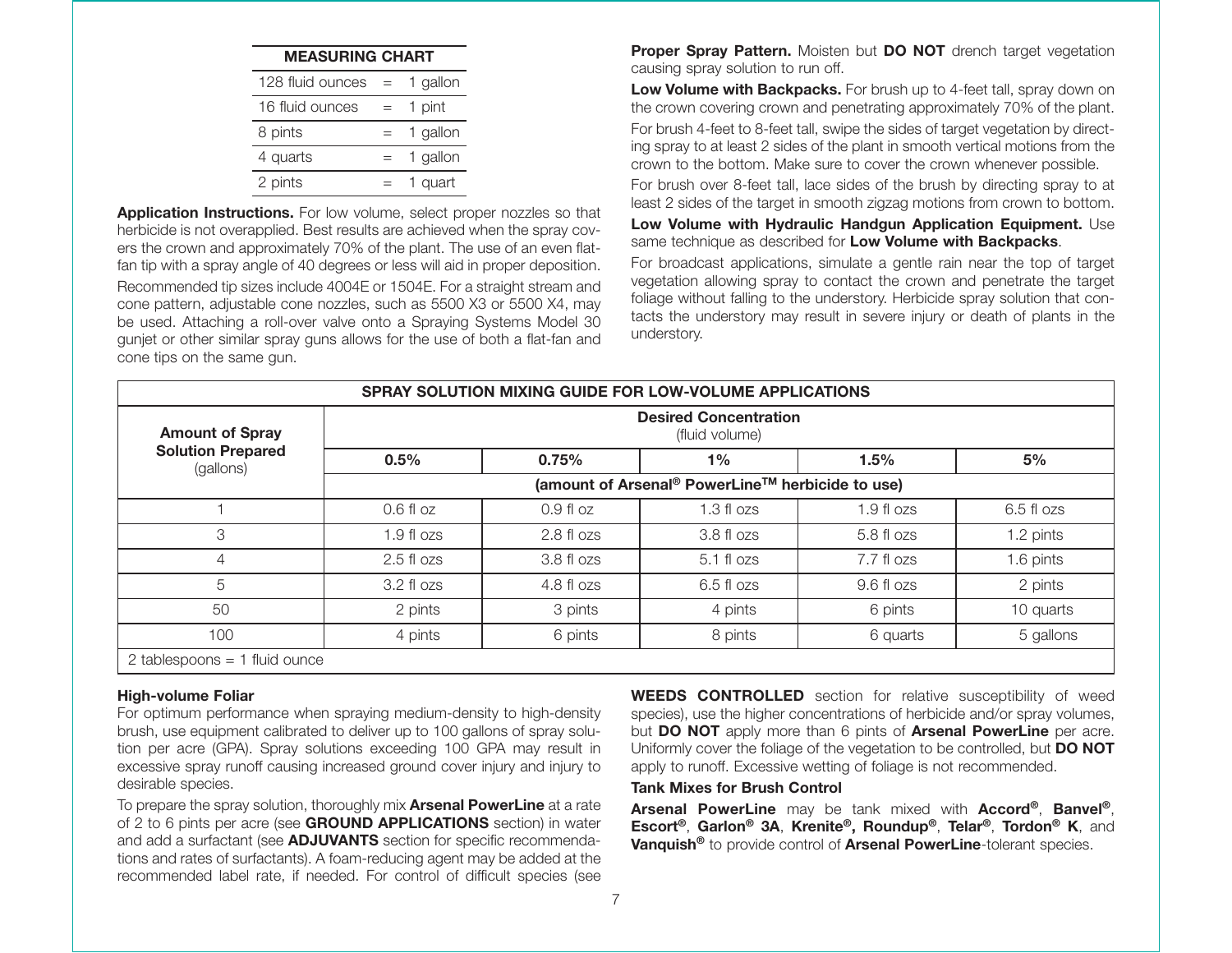Consult manufacturer's labels for specific rates and weeds controlled. Always follow the more restrictive label when making an application involving tank mixes. Tank mixing with 2,4-D, or products which contain 2,4-D, has resulted in reduced performance of **Arsenal ® PowerLineTM herbicide**.

**Invert Emulsions. Arsenal PowerLine** can be applied as an invert emulsion. The spray solution results in an invert (water-in-oil) spray emulsion designed to minimize spray drift and spray runoff resulting in more herbicide on the target foliage. The spray emulsion may be formed in a single tank (batch mixing) or injected (in-line mixing). Consult the invert chemical label for proper mixing directions.

#### **CUT SURFACE**

#### **Cut Stubble**

**Arsenal PowerLine** can be applied within 2 weeks after mechanical mowing or cutting of brush. To suppress or control resprouting, uniformly apply a spray solution of **Arsenal PowerLine** at the rate of 1 to 2 pints per acre to the cut area. **Arsenal PowerLine** may be tank mixed with **Tordon® K** or picloram to aid in control or suppression of brush. The addition of 5% (v/v) or more of a penetrating agent can aid in uptake through the bark or exposed roots.

Cut stubble applications are made to the soil and cut brush stumps. This type of application may increase ground cover injury. However, vegetation will recover. Making applications of **Arsenal PowerLine** directly to the soil can increase potential root uptake causing injury or death of desirable trees.

Efficacy can be increased, and root uptake by desirable vegetation can be decreased, if the brush is allowed to regrow and the foliage is treated. See the **APPLICATION METHODS** section of this label.

#### **Stump and Cut-stem Treatments**

**Arsenal PowerLine** may be used to control undesirable woody vegetation on noncropland by applying the **Arsenal PowerLine** solution to the cambium area of freshly cut stump surfaces or to fresh cuts on the stem of the target woody vegetation. Applications can be made at any time of the year except during periods of heavy sap flow in the spring. **DO NOT** overapply solution causing runoff or puddling.

**Mixing. Arsenal PowerLine** may be mixed as either a concentrated or dilute solution for stump and cut stem treatments. The dilute solution may be used for applications to the surface of the stump or to cuts on the stem of the target woody vegetation. Concentrated solutions may be used for applications to cuts on the stem. Use of the concentrated solution permits application to fewer cuts on the stem, especially for large-diameter trees. Follow the application instructions to determine proper application techniques for each type of solution.

To prepare a dilute solution, mix 8 to 12 fluid ounces of **Arsenal PowerLine** with 1 gallon of water. If temperatures are such that freezing of the spray mixture may occur, antifreeze (ethylene glycol) may be used according to manufacturer's label to prevent freezing. The use of a surfactant or penetrating agent may improve uptake through partially callused cambiums. To prepare a concentrated solution, mix 2 quarts of **Arsenal PowerLine** with no more than 1 quart of water.

#### **Application with Dilute Solutions**

**For cut stump treatments.** Spray or brush the solution onto the cambium area of the freshly cut stump surface. Ensure that the solution thoroughly wets the entire cambium area (the wood next to the bark of the stump).

**For tree-injection treatments.** Using standard injection equipment, apply 1 milliliter of solution at each injection site around the tree with no more than 1-inch intervals between cut edges. Ensure that the injector completely penetrates the bark at each injection site.

**For frill or girdle treatments.** Using a hatchet, machete, or similar device, make cuts through the bark at intervals around the tree with no more than 2-inch intervals between cut edges. Spray or brush the solution into each cut until thoroughly wet.

#### **Application with Concentrated Solutions**

**For tree injection treatments.** Using standard injection equipment, apply 1 milliliter of solution at each injection site. Make at least 1 injection cut for every 3 inches of Diameter at Breast Height (DBH) on the target tree. For example, a 3-inch DBH tree will receive 1 injection cut, and a 6-inch DBH tree will receive 2 injection cuts. On trees requiring more than 1 injection site, place the injection cuts at approximately equal intervals around the tree.

**For frill or girdle treatments.** Using a hatchet, machete, or similar device, make cuts through the bark at approximately equal intervals around the tree. Make at least 1 cut for every 3 inches of DBH on the target tree. For example, a 3-inch DBH tree will receive 1 cut, and a 6-inch DBH tree will receive 2 cuts. Spray or brush the solution into each cut until thoroughly wet.

**NOTE:** Injury may occur to desirable woody plants if the shoots extend from the same root system or their root systems are grafted to those of the treated tree.

## **FOR CONTROL OF UNDESIRABLE WEEDSUNDER PAVED SURFACES**

**Arsenal PowerLine** can be used under asphalt, pond liners and other paved areas ONLY in industrial sites or where the pavement has a suitable barrier along the perimeter that prevents encroachment of roots of desirable plants.

**Arsenal PowerLine** should be used only where the area to be treated has been prepared according to good construction practices. If rhizomes, stolons, tubers or other vegetative plant parts are present in the site, they should be removed by scalping with a grader blade to a depth sufficient to insure their complete removal.

**IMPORTANT.** Paving should follow **Arsenal PowerLine** applications as soon as possible. **DO NOT** apply where the chemical may contact the roots of desirable trees or other plants.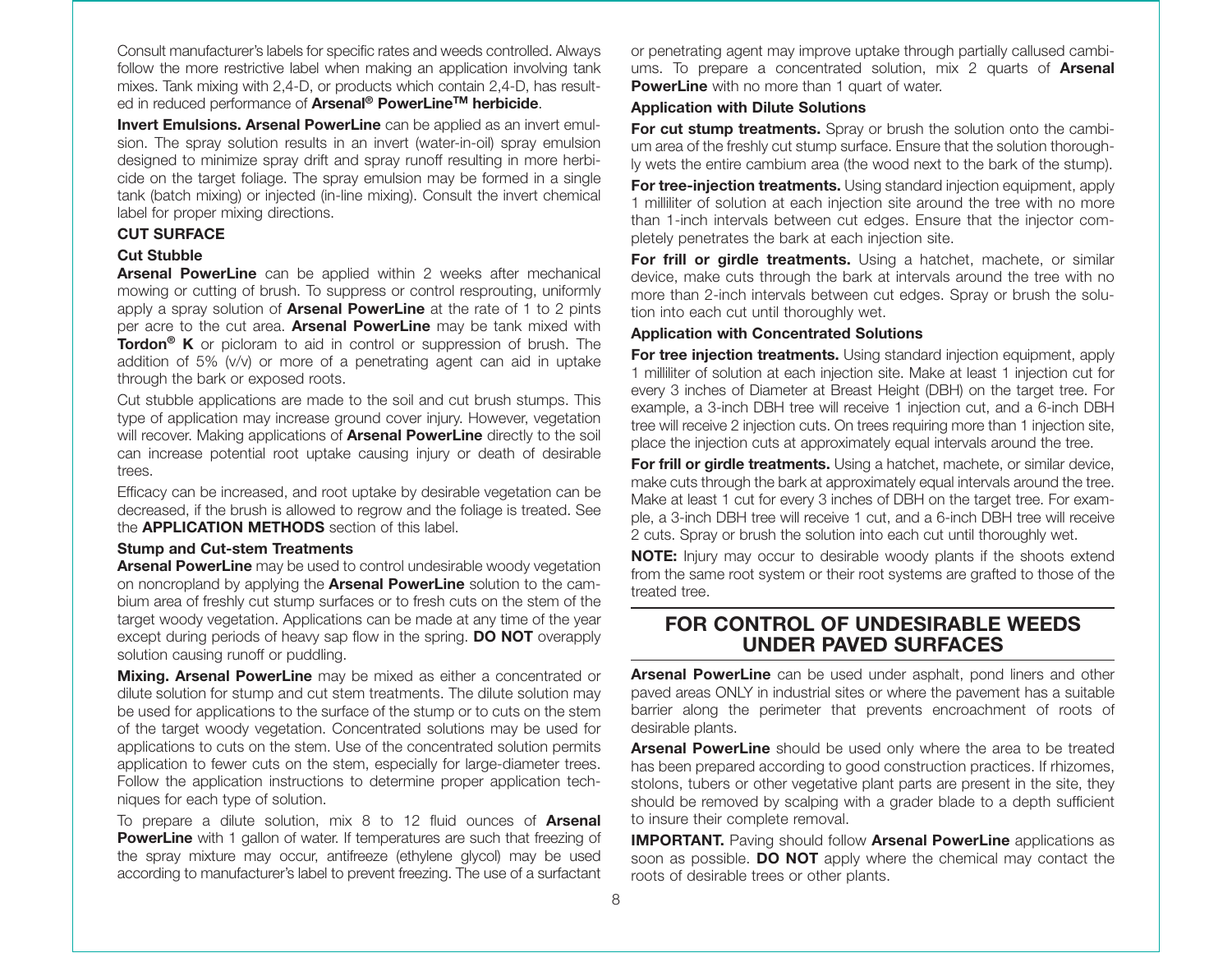The product may not be used under pavement on residential properties such as driveways or parking lots, nor in recreational areas such as under bike or jogging paths, golf-cart paths, or tennis courts, or where landscape plantings could be anticipated. Injury or death of desirable plants may result if this product is applied where roots are present or where they may extend into the treated area. Roots of trees and shrubs may extend a considerable distance beyond the branch extremities or drip line.

#### **APPLICATION DIRECTIONS FOR USE UNDER PAVED SURFACES**

Applications should be made to the soil surface only when final grade is established. **DO NOT** move soil following **Arsenal ® PowerLineTM herbicide** application.

Apply **Arsenal PowerLine** in sufficient water (at least 100 gallons per acre) to ensure thorough and uniform wetting of the soil surface, including the shoulder areas. Add **Arsenal PowerLine** at a rate of 6 pints per acre (2.2 fl ozs per 1000 square feet) to clean water in the spray tank during the filling operation. Agitate before spraying.

If the soil is not moist prior to treatment, incorporation of **Arsenal PowerLine** is needed for herbicide activation. **Arsenal PowerLine** can be incorporated into the soil to a depth of 4 to 6 inches using a rototiller or disc. Rainfall or irrigation of 1 inch will also provide uniform incorporation. **DO NOT** allow treated soil to wash or move into untreated areas.

## **FOR CONTROL OF UNDESIRABLE WEEDS INUNIMPROVED BERMUDAGRASS ANDBAHIAGRASS**

**Arsenal PowerLine** may be used on unimproved Bermudagrass and Bahiagrass turf on roadsides, utility rights-of-way and other noncropland industrial sites. The application of **Arsenal PowerLine** on established common and coastal Bermudagrass and Bahiagrass provides control of labeled broadleaf and grass weeds. Competition from these weeds is eliminated, releasing the Bermudagrass and Bahiagrass. Treatment of Bermudagrass with **Arsenal PowerLine** results in a compacted growth habit and seedhead inhibition.

Uniformly apply with properly calibrated ground equipment using at least 10 gallons of water per acre with a spray pressure 20 to 50 psi.

**IMPORTANT.** Temporary yellowing of grass may occur when treatment is made after growth commences. **DO NOT** add surfactant in excess of the recommended rate (1 fl oz per 25 gallons of spray solution). **DO NOT APPLY** to grass during its first growing season. **DO NOT APPLY** to grass that is under stress from drought, disease, insects, or other causes.

#### **DOSAGE RATES AND TIMING**

#### **BERMUDAGRASS**

Apply **Arsenal PowerLine** at 6 fl ozs to 12 fl ozs per acre when the Bermudagrass is dormant. Apply **Arsenal PowerLine** at 6 fl ozs to 8 fl ozs per acre after the Bermudagrass has reached full greenup. Applications made during greenup will delay greenup. Include a surfactant in the spray solution (see preceding **IMPORTANT** statements).

For additional preemergence control of annual grasses and small-seeded broadleaf weeds, add **Pendulum ® AquaCapTM herbicide** at the rate of 2.1 to 4.2 quarts per acre. Consult the **Pendulum** label for weeds controlled and for other use directions and precautions.

For control of Johnsongrass in Bermudagrass turf, apply **Arsenal PowerLine** at 8 fl ozs per acre plus **Roundup ® herbicide** at 12 fl ozs per acre plus surfactant. For additional control of broadleaves and vines, **Garlon ® 3A** may be added to the above mix at the rate of 1 to 2 pints per acre. Observe all precautions and restrictions on the **Garlon 3A** and **Roundup** labels.

#### **BAHIAGRASS**

Apply **Arsenal PowerLine** at 4 fl ozs to 8 fl ozs per acre when the Bahiagrass is dormant or after the grass has initiated greenup but has not exceeded 25% greenup. Include in the spray solution a surfactant (see **ADJUVANTS** section for specific recommendations on surfactants).

#### **Weeds Controlled in Unimproved Bermudagrass and Bahiagrass**

| Bedstraw*             | Gallium spp.           |
|-----------------------|------------------------|
| Bishopweed*           | Ptilimnium capillaceum |
| Buttercup*            | Ranunculus parviflorus |
| Carolina geranium     | Geranium carolinianum  |
| Fescue                | Festuca spp.           |
| Foxtail               | Setaria spp.           |
| Little barley         | Hordeum pusillum       |
| Seedling Johnsongrass | Sorghum halepense      |
| White clover          | Trifolium repens       |
| Wild carrot           | Daucus carota          |
| Yellow woodsorrel     | Oxalis stricta         |

\* Use not permitted in California unless otherwise directed by supplemental labeling.

## **GRASS GROWTH AND SEEDHEAD SUPPRESSION**

**Arsenal PowerLine** may be used to suppress growth and seedhead development of certain turfgrass in unimproved areas. When applied to desirable turf, **Arsenal PowerLine** may result in temporary turf damage and/or discoloration. Effects to the desirable turf may vary with environmental conditions. For optimum performance, application should be made prior to culm elongation. Applications may be made before or after mowing. If applied prior to mowing, allow at least 3 days of active growth before mowing. If following a mowing, allow sufficient time for the grasses to recover before applying this product or injury may be amplified.

**DO NOT APPLY** to turf under stress (drought, cold, insect damaged, etc.) or severe injury or death may occur.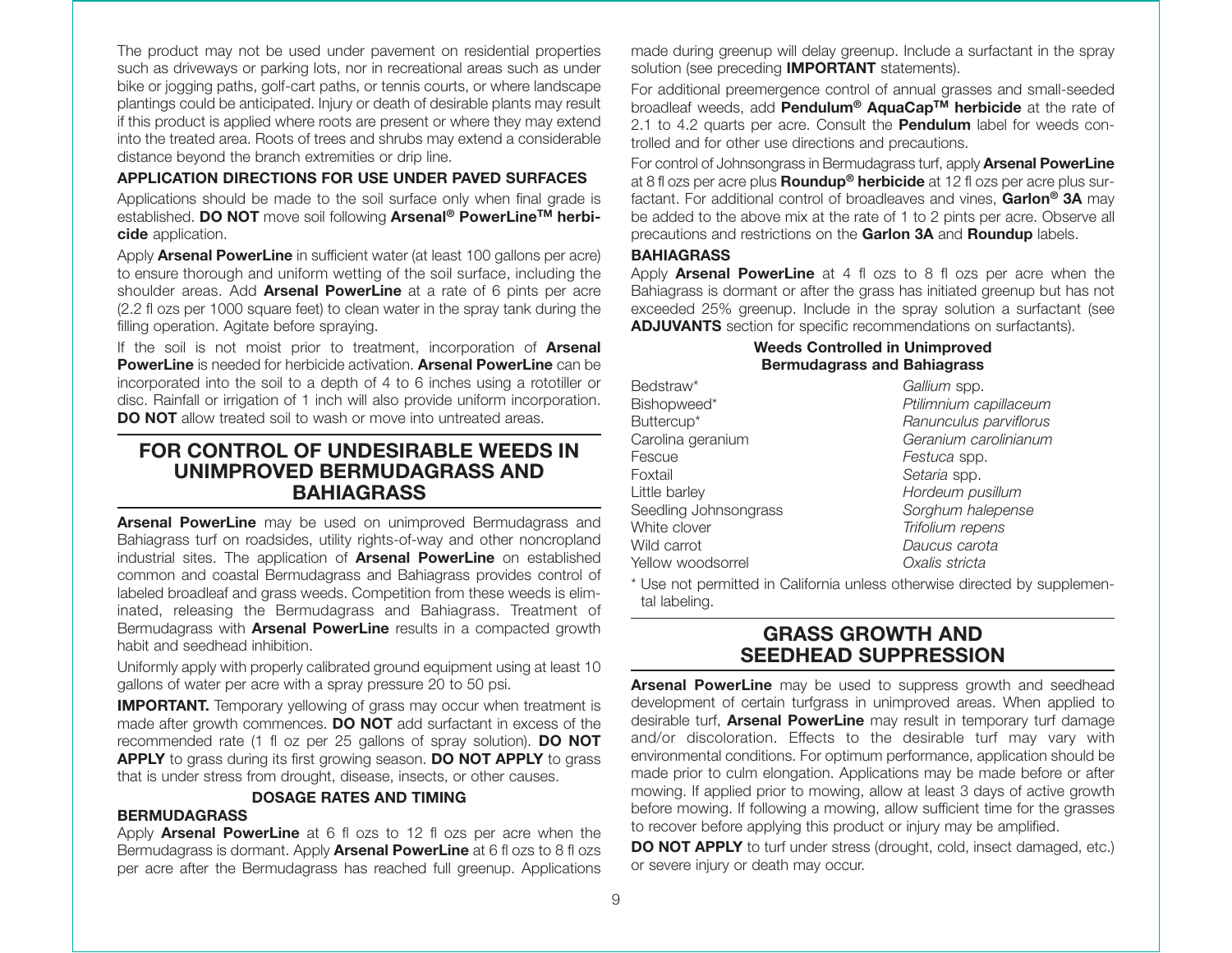#### **BERMUDAGRASS**

Apply **Arsenal ® PowerLineTM herbicide** at 6 fl ozs to 8 fl ozs per acre from early greenup to prior to seedhead initiation. **DO NOT** add a surfactant for this application.

#### **COOL SEASON UNIMPROVED TURF**

Apply **Arsenal PowerLine** at 2 fl ozs per acre plus 0.25% nonionic surfactant. For increased suppression, **Arsenal PowerLine** may be tank mixed with such products as **Campaign ®** (24 ozs per acre) or **Embark ®** (8 ozs per acre).

Tank mixes may increase injury to desired turf. Consult each product label for recommended turf species and other use directions and precautions. Tank mixes with 2,4-D or products containing 2,4-D may decrease the effectiveness of **Arsenal PowerLine**.

# **TOTAL VEGETATION CONTROL WHERE BARE GROUND IS DESIRED**

**Arsenal PowerLine** is an effective herbicide for preemergence or postemergence control of many annual and perennial broadleaf and grass weeds where bare ground is desired. **Arsenal PowerLine** is particularly effective on hard-to-control perennial grasses. **Arsenal PowerLine** at 1.5 pints to 6 pints per acre can be used alone or in tank mix with herbicides such as **Banvel ®** , **Finale ®** , **Karmex ®** , **Oust ®** , **Pendulum ®** , **Roundup ®**, simazine, or **Vanquish ®**. The degree and duration of control are dependent on the rate of **Arsenal PowerLine** used, tank mix partner, the volume of carrier, soil texture, rainfall and other conditions.

Consult manufacturers labels for specific rates and weeds controlled. Always follow the more restrictive label when making an application involving tank mixes.

#### **TANK MIX INSTRUCTIONS FOR BARE GROUNDHerbicide Rates per Acre\***

| <b>Arsenal</b><br><b>PowerLine</b> | Pendulum <sup>®</sup><br>AquaCap™<br>herbicide | Pendulum <sup>®</sup><br>3.3 EC<br>herbicide | Diuron   |
|------------------------------------|------------------------------------------------|----------------------------------------------|----------|
| (pints)                            | (quarts)                                       | (quarts)                                     | (lbs ai) |
| 1.5 to 3                           | 42                                             | 4.8                                          | 4 to 6   |
| $2$ to 4                           | 4.2                                            | 4.8                                          | 6 to 10  |
| 3 to 6                             | 42                                             | 4.8                                          | 8 to 12  |

\* Use higher rates for fall applications and in areas that have not been previously treated or that feature heavy infestations.

Applications of **Arsenal PowerLine** may be made at any time of the year. Use equipment calibrated to deliver desired gallons per acre spray volume and uniformly distribute the spray pattern over the treated area.

**Postemergence Applications.** Always use a spray adjuvant (see **ADJUVANTS** section of this label) when making a postemergence application. For optimum performance on tough-to-control annual grasses, applications should be made at a total volume of 100 gallons per acre or less. For quicker burndown or brown-out of target weeds, **Arsenal PowerLine** may be tank mixed with products such as **Finale** or **Roundup**. Tank mixes with 2,4-D or products containing 2,4-D have reduced performance of **Arsenal PowerLine.** Always follow the more restrictive label when tank mixing.

#### **SPOT TREATMENTS**

**Arsenal PowerLine** may be used as a follow-up treatment to control escapes or weed encroachment in a bareground situation. To prepare the spray solution, thoroughly mix in each gallon of water 0.5% to 5% **Arsenal PowerLine** plus an adjuvant. For increased burndown, include **Finale ®** or **Roundup ®**, or similar products. For added residual weed control or to increase the weed spectrum, add **Pendulum ®** or diuron. Always follow the more restrictive label when tank mixing.

# **FOR SPOT TREATMENT WEED CONTROL INGRASS PASTURE AND RANGELAND**

For the control of undesirable vegetation in grass pasture and rangeland, **Arsenal PowerLine** may be applied as a spot treatment at a rate of 2 fl ozs to 48 fl ozs of product per treated acre using any of the described ground application methods. Spot applications to grass pasture and rangeland may not exceed more than 1/10 of the area to be grazed or cut for hay. See appropriate sections of this label for specific use directions for the application method and vegetation control desired. **DO NOT** apply more than 48 fl ozs per acre per year.

#### **GRAZING AND HAYING RESTRICTIONS**

There are no grazing restrictions following **Arsenal PowerLine** application. **DO NOT** cut forage grass for hay for 7 days after **Arsenal PowerLine** application.

#### **INSTRUCTIONS FOR RANGELAND USE**

**Arsenal PowerLine** may be applied to rangeland for the control of undesirable vegetation to achieve 1 or more of the following vegetation management objectives:

- 1. To control undesirable (nonnative, invasive and noxious) plant species
- 2. To control undesirable vegetation to aid in the establishment of desirable rangeland plant species
- 3. To control undesirable vegetation to aid in the establishment of desirable rangeland vegetation following a fire
- 4. To control undesirable vegetation to reduce wildfire fuel
- 5. To release existing desirable rangeland plant communities from the competitive pressure of undesirable plant species
- 6. To control undesirable vegetation to improve wildlife habitat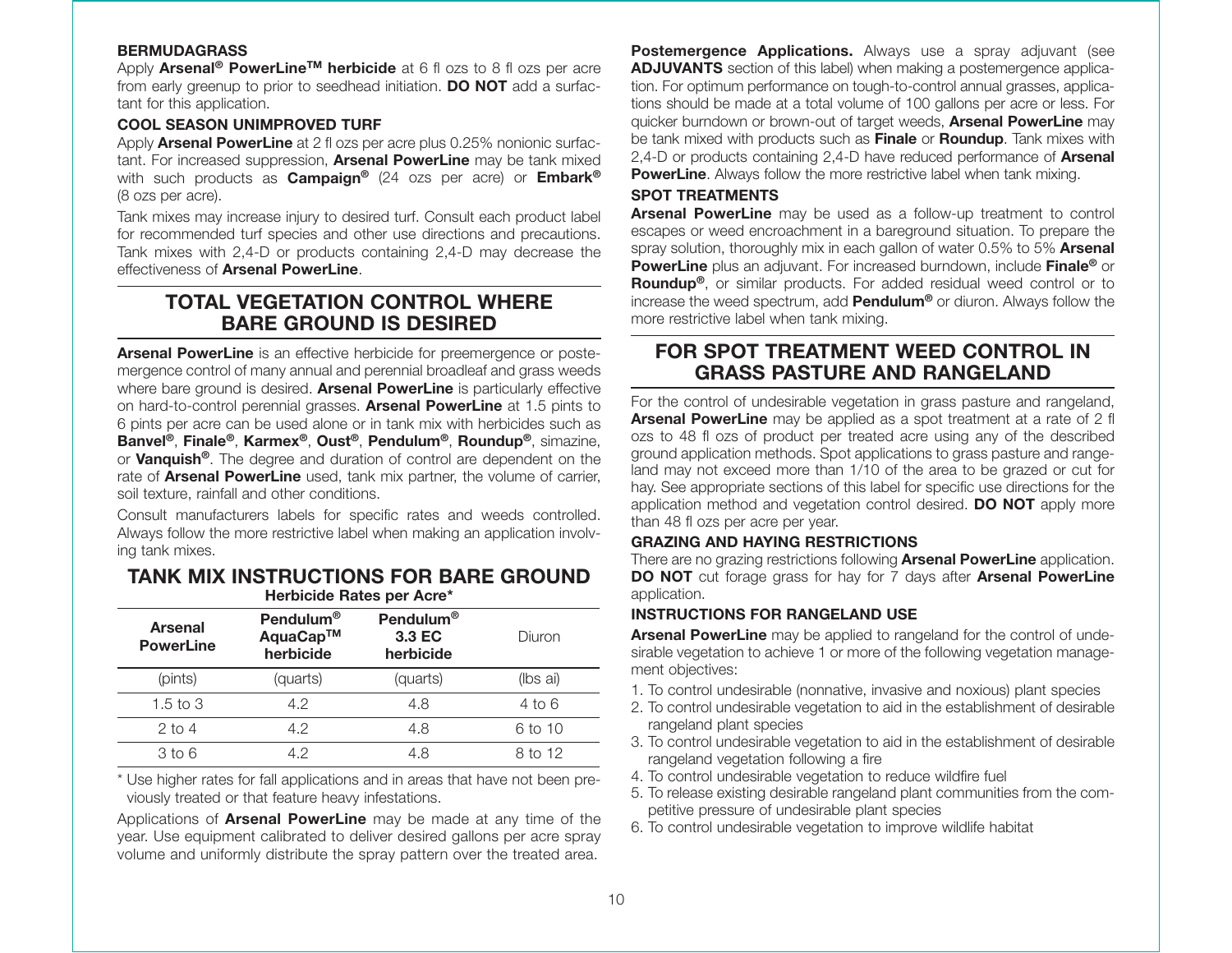To ensure the protection of threatened and endangered plants when applying **Arsenal ® PowerLineTM herbicide** to rangeland:

- 1. Federal agencies must follow NEPA regulations to ensure protection of threatened and endangered plants.
- 2. State agencies must work with the Fish and Wildlife Service or the Service's designated state conservation agency to ensure protection of threatened and endangered plants.
- 3. Other organizations or individuals must operate under a Habitat Conservation Plan if threatened or endangered plants are known to be present on the land to be treated.

See the appropriate section(s) of this label for specific use directions for the desired rangeland vegetation management objective.

**Arsenal PowerLine** should only be applied to a given rangeland acre as specific weed problems arise. Long-term control of undesirable weed species ultimately depends on the successful use of land management practices that promote the growth and sustainability of desirable rangeland plant species.

# **ROTATIONAL CROP INSTRUCTIONS**

Rotational crops may be planted 12 months after applying **Arsenal PowerLine** at the specified pasture and rangeland rate. Following 12 months after an **Arsenal PowerLine** application and before planting any crop, a successful field bioassay must be completed. The field bioassay consists of a test strip of the intended rotational crop planted in the previously treated area in the grass pasture/rangeland and grown to maturity. The test strip should include low areas and knolls, and include variations in soil type and pH within the treated area. If no crop injury is evident in the test strip, the intended rotational crop may be planted the following year.

Use of **Arsenal PowerLine** in accordance with label directions is expected to result in normal growth of rotational crops in most situations; however, various environmental and agronomic factors make it impossible to eliminate all risks associated with the use of this product and, therefore, rotational crop injury is always possible.

# **WEEDS CONTROLLED**

**Arsenal PowerLine** will provide preemergence or post-emergence control with residual control of the following target vegetation species at the rates listed. Residual control refers to control of newly germinating seedlings in both annuals and perennials. In general, annual weeds may be controlled by preemergence or postemergence applications of **Arsenal PowerLine**.

**For established biennials and perennials, postemergence applications of Arsenal PowerLine are recommended.** The rates shown belowpertain to broadcast applications and indicate the relative sensitivity of these weeds. The relative sensitivity should be referenced when preparing low-volume spray solutions (see **Low- volume Foliar** section of **GROUND APPLICATIONS**); low-volume applications may provide control of the target species with less **Arsenal PowerLine** per acre than is shown for the broadcast treatments. **Arsenal PowerLine** may be used only in accordance with the instructions on this label.

#### **RESISTANT BIOTYPES**

Naturally occurring biotypes (a plant within a given species that has a slightly different but distinct genetic makeup from other plants of the same species) of some weeds listed on this label may not be effectively controlled by this and/or other herbicides (**Oust ®**) with the ALS/AHAS enzyme-inhibiting mode of action. If naturally occurring ALS/AHAS-resistant biotypes are present in an area, **Arsenal PowerLine** should be tank mixed or applied sequentially with an appropriate registered herbicide having a different mode of action to ensure control.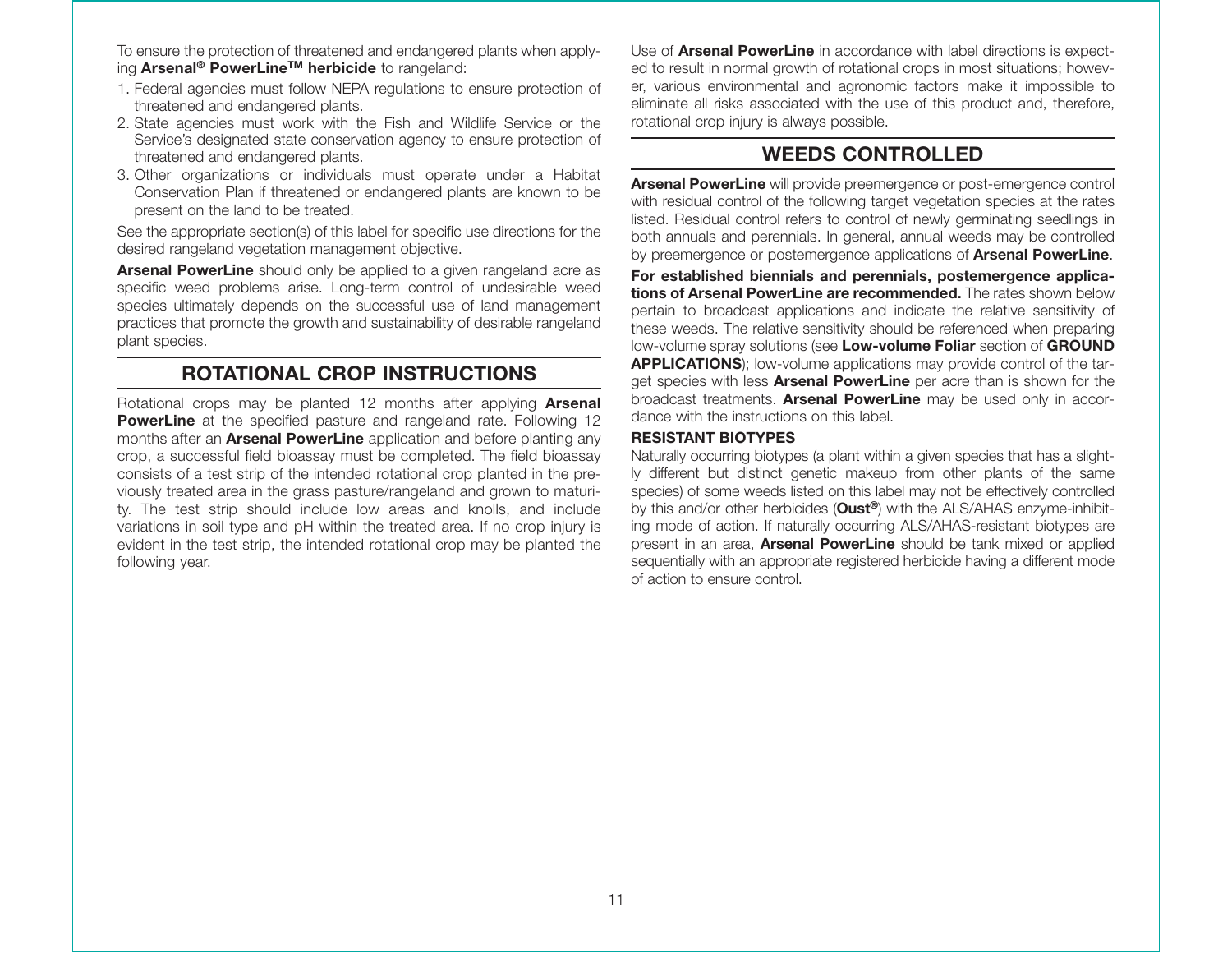# **Weeds Controlled**

|                                | <b>GRASSES</b>                           |                           |
|--------------------------------|------------------------------------------|---------------------------|
| <b>Common Name</b>             | <b>Species</b>                           | Growth Habit <sup>2</sup> |
|                                | Apply 2 to 3 pints per acre <sup>1</sup> |                           |
| Annual bluegrass               | (Poa annua)                              | $\mathsf A$               |
| Broadleaf signalgrass          | (Brachiaria platyphylla)                 | A                         |
| Canada bluegrass               | (Poa compressa)                          | P                         |
| Downy brome                    | (Bromus tectorum)                        | A                         |
| Fescue                         | (Festuca spp.)                           | A/P                       |
| Foxtail                        | (Setaria spp.)                           | $\overline{A}$            |
| Italian ryegrass               | (Lolium multiflorum)                     | $\overline{A}$            |
| Johnsongrass                   | (Sorghum halepense)                      | P                         |
| Kentucky bluegrass             | (Poa pratensis)                          | P                         |
| Lovegrass                      | (Eragrostis spp.)                        | A/P                       |
| Orchardgrass                   | (Dactylis glomerata)                     | $\mathsf P$               |
| Paragrass                      | (Brachiaria mutica)                      | P                         |
| Quackgrass                     | (Agropyron repens)                       | P                         |
| Sandbur                        | (Cenchrus spp.)                          | A                         |
| Sand dropseed                  | (Sporobolus cryptandrus)                 | $\mathsf A$               |
| Smooth brome                   | (Bromus inermis)                         | P                         |
| Vaseygrass                     | (Paspalum urvillei)                      | $\mathsf{P}$              |
| Wild oats                      | (Avena fatua)                            | Α                         |
| Witchgrass                     | (Panicum capillare)                      | $\mathsf A$               |
|                                | Apply 3 to 4 pints per acre <sup>1</sup> |                           |
| Barnyardgrass <sup>3</sup>     | (Echinochloa crus-galli)                 | $\mathsf A$               |
| Beardgrass                     | (Andropogon spp.)                        | $\mathsf P$               |
| Bluegrass, annual <sup>3</sup> | (Poa annua)                              | $\mathsf A$               |
| Cheat                          | (Bromus secalinus)                       | A                         |
| Crabgrass                      | (Digitaria spp.)                         | $\mathsf A$               |
| Crowfootgrass <sup>3</sup>     | (Dactyloctenium aegyptium)               | A                         |
| Fall panicum                   | (Panicum dichotomiflorum)                | $\mathsf A$               |
| Giant reed                     | (Arundo donax)                           | P                         |
| Goosegrass                     | (Eleusine indica)                        | Α                         |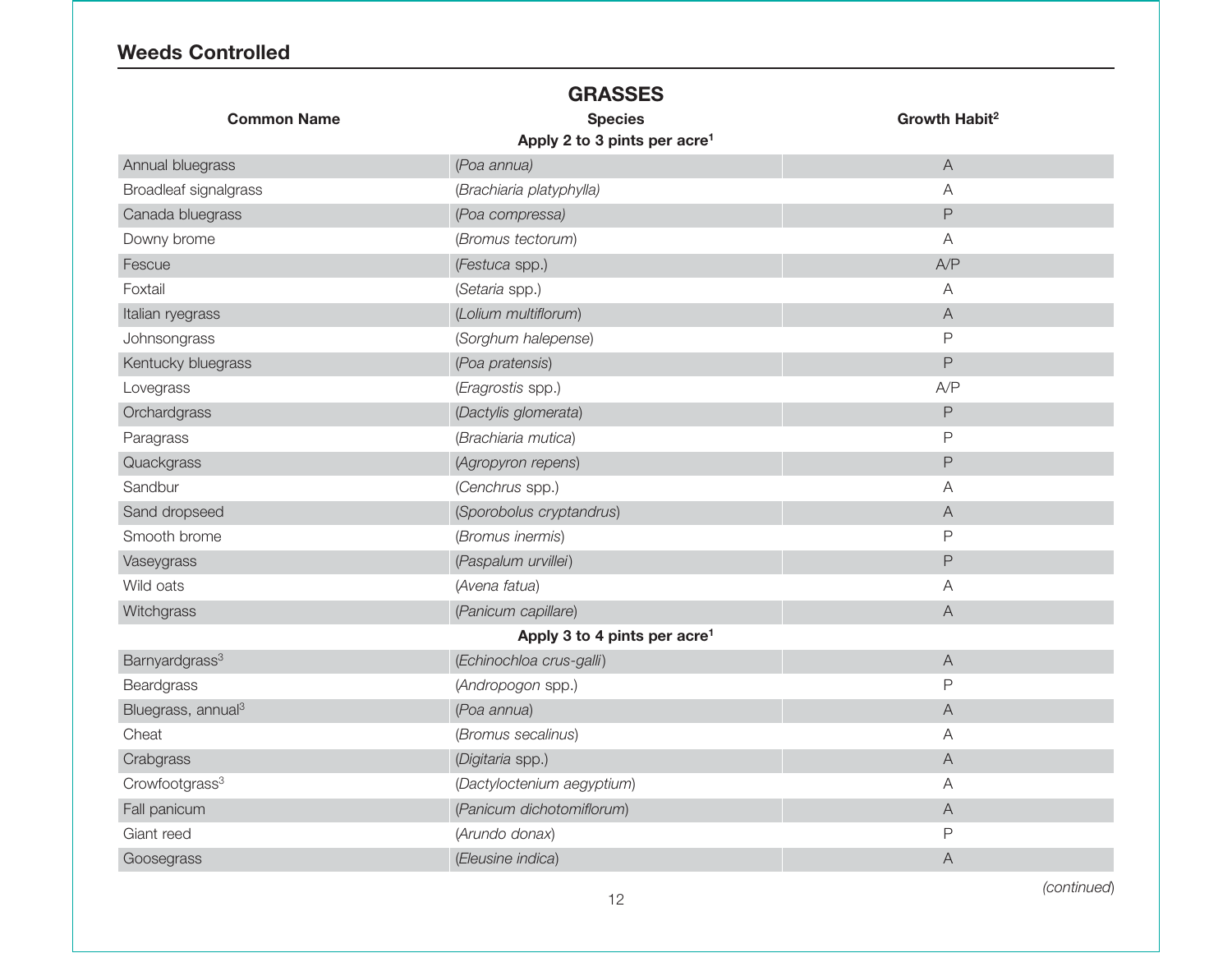# **Weeds Controlled** *(continued)*

|                                | <b>GRASSES</b> (continued)                           |                           |
|--------------------------------|------------------------------------------------------|---------------------------|
| <b>Common Name</b>             | <b>Species</b>                                       | Growth Habit <sup>2</sup> |
|                                | Apply 3 to 4 pints per acre <sup>1</sup> (continued) |                           |
| Itchgrass <sup>3</sup>         | (Rottboellia exaltata)                               | $\boldsymbol{\mathsf{A}}$ |
| Junglerice <sup>3</sup>        | (Echinochloa colonum)                                | Α                         |
| Lovegrass <sup>3</sup>         | (Eragrostis spp.)                                    | $\mathsf A$               |
| Maidencane                     | (Panicum hemitomon)                                  | Α                         |
| Panicum, browntop <sup>3</sup> | (Panicum fasciculatum)                               | A                         |
| Panicum, Texas <sup>3</sup>    | (Panicum texanum)                                    | A                         |
| Prairie threeawn               | (Aristida oligantha)                                 | $\mathsf P$               |
| Reed canarygrass               | (Phalaris arundinacea)                               | P                         |
| Sandbur, field <sup>3</sup>    | (Cenchrus incertus)                                  | $\mathsf A$               |
| Signalgrass <sup>3</sup>       | (Brachiaria spp.)                                    | Α                         |
| Torpedograss                   | (Panicum repens)                                     | $\mathsf{P}$              |
| Wild barley                    | (Hordeum spp.)                                       | Α                         |
| Wooly cupgrass <sup>3</sup>    | (Eriochloa villosa)                                  | A                         |
|                                | Apply 4 to 6 pints per acre <sup>1</sup>             |                           |
| Bahiagrass                     | (Paspalum notatum)                                   | $\mathsf{P}$              |
| Bermudagrass <sup>4</sup>      | (Cynodon dactylon)                                   | P                         |
| <b>Big bluestem</b>            | (Andropogon gerardii)                                | P                         |
| Cattail                        | (Typha spp.)                                         | $\mathsf{P}$              |
| Cogongrass                     | (Imperata cylindrica)                                | $\mathsf P$               |
| Dallisgrass                    | (Paspalum dilatatum)                                 | P                         |
| Feathertop                     | (Pennisetum villosum)                                | $\mathsf{P}$              |
| Guineagrass                    | (Panicum maximum)                                    | $\mathsf{P}$              |
| Phragmites                     | (Phragmites australis)                               | $\mathsf P$               |
| Prairie cordgrass              | (Spartina pectinata)                                 | $\mathsf{P}$              |
| Saltgrass <sup>4</sup>         | (Distichlis stricta)                                 | $\mathsf P$               |
| Sand dropseed                  | (Sporobolus cryptandrus)                             | P                         |
| Sprangletop <sup>3</sup>       | (Leptochloa spp.)                                    | $\mathsf A$               |
| Timothy                        | (Phleum pratense)                                    | P                         |
| Wirestem muhly                 | (Muhlenbergia frondosa)                              | $\mathsf{P}$              |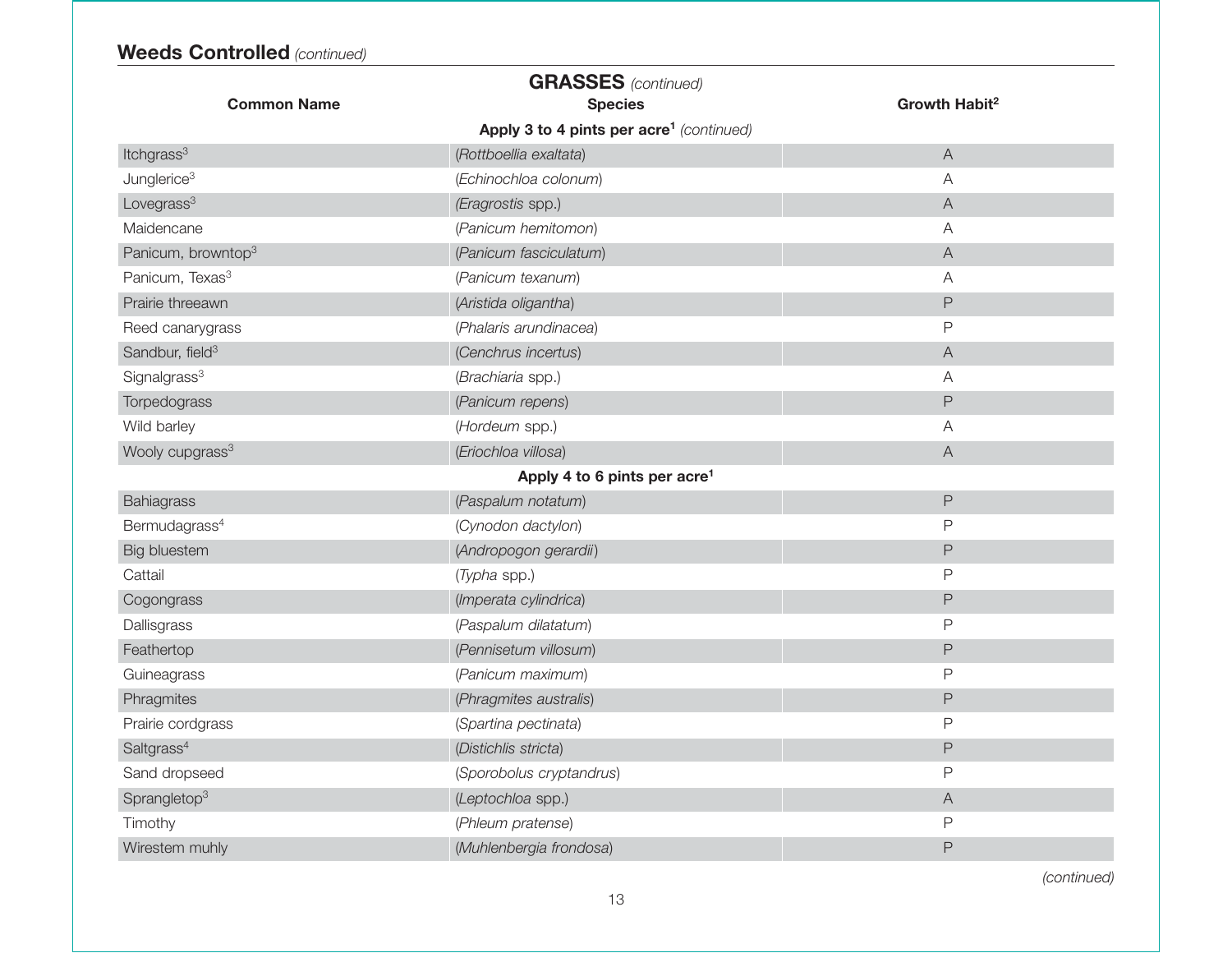|                           | <b>BROADLEAF WEEDS</b>                   |                           |
|---------------------------|------------------------------------------|---------------------------|
| <b>Common Name</b>        | <b>Species</b>                           | Growth Habit <sup>2</sup> |
|                           | Apply 2 to 3 pints per acre <sup>1</sup> |                           |
| African rue <sup>10</sup> | (Peganum harmala)                        | $\overline{P}$            |
| Alligatorweed             | (Alternanthera philoxeroides)            | A/P                       |
| <b>Burdock</b>            | (Arctium spp.)                           | $\mathsf B$               |
| Carolina geranium         | (Geranium carolinianum)                  | A                         |
| Carpetweed                | (Mollugo verticillata)                   | $\boldsymbol{\mathsf{A}}$ |
| Clover                    | (Trifolium spp.)                         | A/P                       |
| Common chickweed          | (Stellaria media)                        | $\boldsymbol{\mathsf{A}}$ |
| Common ragweed            | (Ambrosia artemisiifolia)                | $\overline{A}$            |
| Dandelion                 | (Taraxacum officinale)                   | $\mathsf{P}$              |
| Dogfennel                 | (Eupatorium capillifolium)               | Α                         |
| Filaree                   | (Erodium spp.)                           | $\boldsymbol{\mathsf{A}}$ |
| Fleabane                  | (Erigeron spp.)                          | A                         |
| Hoary vervain             | (Verbena stricta)                        | $\mathsf{P}$              |
| Indian mustard            | (Brassica juncea)                        | A                         |
| Kochia <sup>5</sup>       | (Kochia scoparia)                        | $\overline{A}$            |
| Lambsquarters             | (Chenopodium album)                      | Α                         |
| Lespedeza                 | (Lespedeza spp.)                         | $\overline{P}$            |
| Miners lettuce            | (Montia perfoliata)                      | A                         |
| Mullein                   | (Verbascum spp.)                         | B                         |
| Nettleleaf goosefoot      | (Chenopodium murale)                     | A                         |
| Oxeye daisy               | (Chrysanthemum leucanthemum)             | $\mathsf P$               |
| Pepperweed                | (Lepidium spp.)                          | A                         |
| Pigweed                   | (Amaranthus spp.)                        | $\boldsymbol{\mathsf{A}}$ |
| Puncturevine              | (Tribulus terrestris)                    | Α                         |
| Russian thistle           | (Salsola kali)                           | $\boldsymbol{\mathsf{A}}$ |
| Smartweed                 | (Polygonum spp.)                         | $\overline{A}$            |
| Sorrell                   | (Rumex spp.)                             | $\mathsf{P}$              |
| Sunflower                 | (Helianthus spp.)                        | A                         |
| Sweet clover              | (Melilotus spp.)                         | $\forall$                 |
| Tansymustard              | (Ambrosia psilostachya)                  | P                         |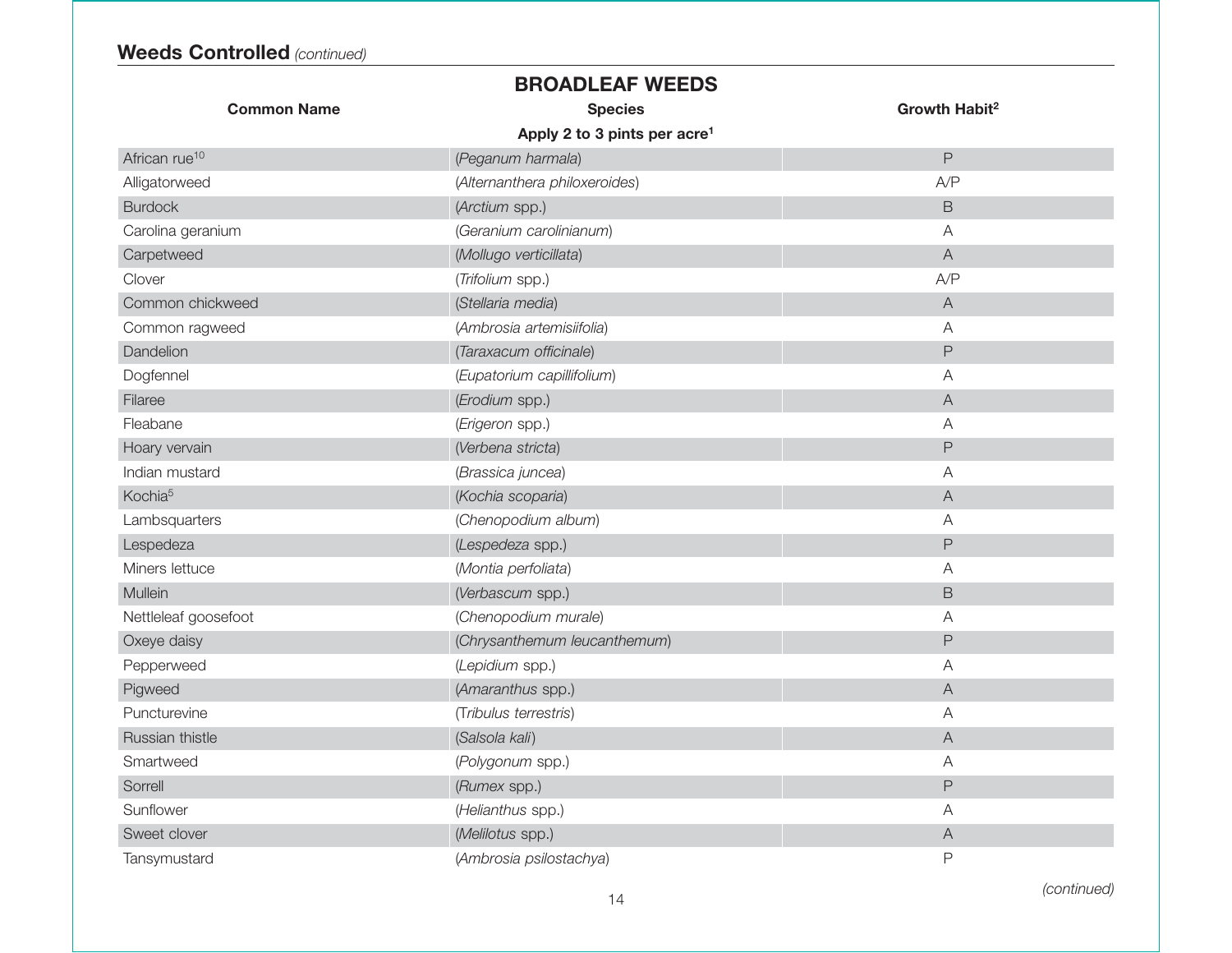| <b>BROADLEAF WEEDS (continued)</b> |                                                      |                           |  |
|------------------------------------|------------------------------------------------------|---------------------------|--|
| <b>Common Name</b>                 | <b>Species</b>                                       | Growth Habit <sup>2</sup> |  |
|                                    | Apply 2 to 3 pints per acre <sup>1</sup> (continued) |                           |  |
| Wild carrot                        | (Daucus carota)                                      | $\mathsf B$               |  |
| Wild lettuce                       | (Lactuca spp.)                                       | A/B                       |  |
| Wild parsnip                       | (Pastinaca sativa)                                   | $\mathsf B$               |  |
| Wild turnip                        | (Brassica campestris)                                | B                         |  |
| Woollyleaf bursage                 | (Franseria tomentosa)                                | $\mathsf{P}$              |  |
| Yellow woodsorrel                  | (Oxalis stricta)                                     | $\mathsf{P}$              |  |
|                                    | Apply 3 to 4 pints per acre <sup>1</sup>             |                           |  |
| Broom snakeweed <sup>6</sup>       | (Gutierrezia sarothrae)                              | $\mathsf{P}$              |  |
| <b>Bull thistle</b>                | (Cirsium vulgare)                                    | B                         |  |
| Burclover <sup>3</sup>             | (Medicago spp.)                                      | $\forall$                 |  |
| Chickweed, mouseear <sup>5</sup>   | (Cerastium vulgatum)                                 | Α                         |  |
| Clover, hop <sup>3</sup>           | (Trifolium procumbens)                               | $\forall$                 |  |
| Cocklebur                          | (Xanthium strumarium)                                | Α                         |  |
| Cudweed <sup>3</sup>               | (Gnaphalium spp.)                                    | $\mathsf A$               |  |
| Desert camelthorn                  | (Alhagi pseudalhagi)                                 | P                         |  |
| Diffuse knapweed                   | (Centaurea diffusa)                                  | A                         |  |
| Dock                               | (Rumex spp.)                                         | $\mathsf{P}$              |  |
| Fiddleneck <sup>3</sup>            | (Amsinckia intermedia)                               | $\forall$                 |  |
| Goldenrod                          | (Solidago spp.)                                      | P                         |  |
| Henbit <sup>3</sup>                | (Lamium amplexicaule)                                | $\forall$                 |  |
| Knotweed, prostrate <sup>3</sup>   | (Polygonum aviculare)                                | A/P                       |  |
| Pokeweed                           | (Phytolacca americana)                               | $\mathsf P$               |  |
| Purple loosestrife <sup>6</sup>    | (Lythrum salicaria)                                  | $\mathsf{P}$              |  |
| Purslane                           | (Portulaca spp.)                                     | A                         |  |
| Pusley, Florida <sup>3</sup>       | (Richardia scabra)                                   | A                         |  |
| Rocket, London <sup>3</sup>        | (Sisymbrium irio)                                    | $\forall$                 |  |
| Rush skeletonweed <sup>6</sup>     | (Chondrilla juncea)                                  | B                         |  |
| Saltbush                           | (Atriplex spp.)                                      | $\mathsf A$               |  |
| Shepherdspurse <sup>3</sup>        | (Capsella bursa-pastoris)                            | A                         |  |
| Spurge, annual <sup>3</sup>        | (Euphorbia spp.)                                     | $\boldsymbol{\mathsf{A}}$ |  |
|                                    |                                                      |                           |  |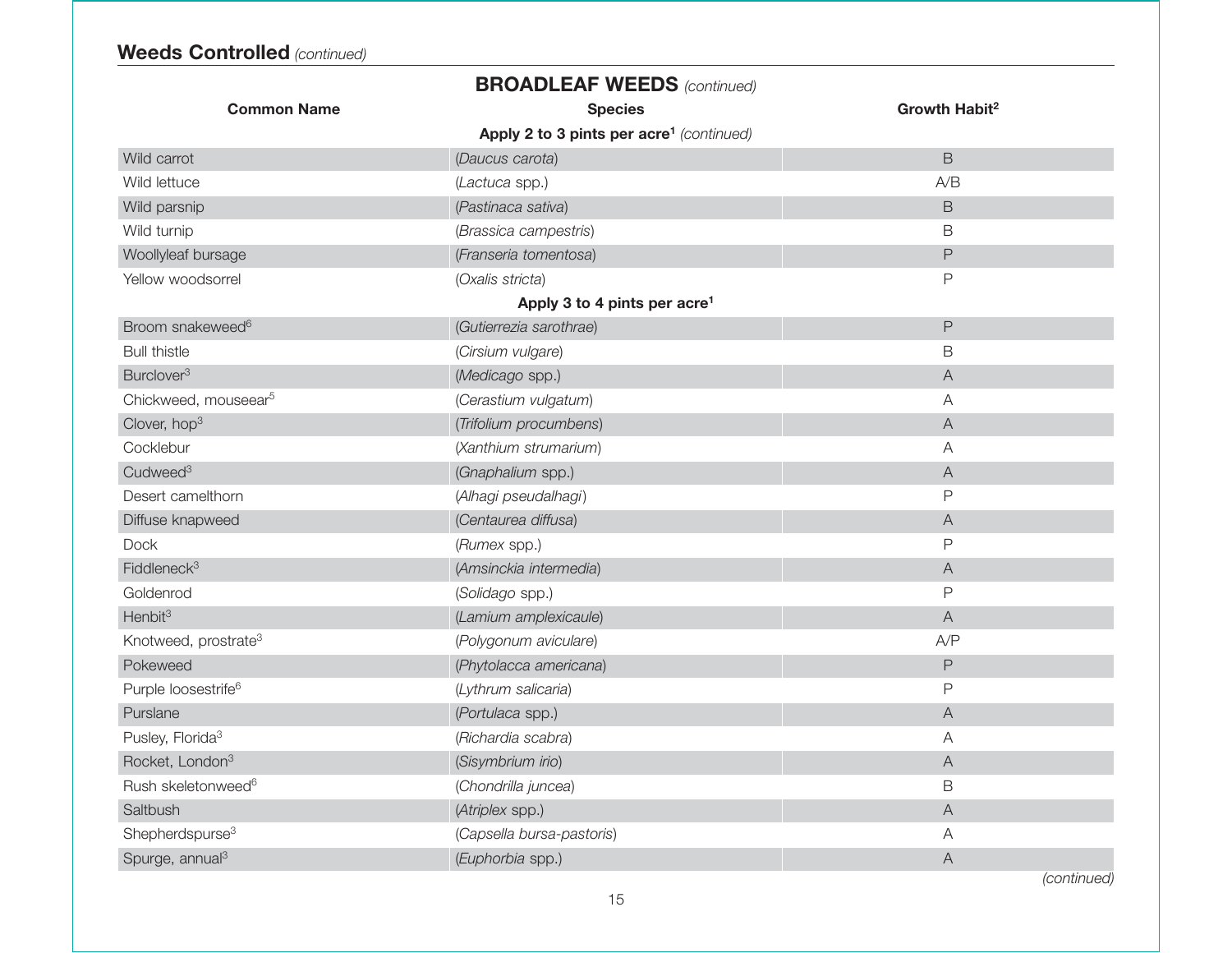**Weeds Controlled** *(continued)*

|                              | <b>BROADLEAF WEEDS (continued)</b>                   |                           |
|------------------------------|------------------------------------------------------|---------------------------|
| <b>Common Name</b>           | <b>Species</b>                                       | Growth Habit <sup>2</sup> |
|                              | Apply 3 to 4 pints per acre <sup>1</sup> (continued) |                           |
| Stinging nettle <sup>6</sup> | (Urtica dioica)                                      | P                         |
| Velvetleaf <sup>3</sup>      | (Abutilon theophrasti)                               | Α                         |
| Yellow starthistle           | (Centaurea solstitialis)                             | A                         |
|                              | Apply 4 to 6 pints per $\arccos 4$                   |                           |
| Arrowwood                    | (Pluchea sericea)                                    | $\overline{A}$            |
| Canada thistle               | (Cirsium arvense)                                    | P                         |
| Giant ragweed                | (Ambrosia trifida)                                   | $\overline{A}$            |
| Grey rabbitbrush             | (Chrysothamnus nauseosus)                            | $\mathsf{P}$              |
| Japanese bamboo/knotweed     | (Polygonum cuspidatum)                               | P                         |
| Little mallow                | (Malva parviflora)                                   | B                         |
| Milkweed                     | (Asclepias spp.)                                     | P                         |
| Primrose                     | (Oenothera kunthiana)                                | P                         |
| Russian knapweed             | (Centaurea repens)                                   | P                         |
| Sago pondweed <sup>10</sup>  | (Potamogeton pectinatus)                             | $\mathsf{P}$              |
| Silverleaf nightshade        | (Solanum elaeagnifolium)                             | P                         |
| Sowthistle                   | (Sonchus spp.)                                       | Α                         |
| Texas thistle                | (Cirsium texanum)                                    | P                         |
|                              | <b>VINES AND BRAMBLES</b>                            |                           |
|                              | Apply 1 pint per acre                                |                           |
| Field bindweed               | (Convolvulus arvensis)                               | P                         |
| Hedge bindweed               | (Calystegia sepium)                                  | A                         |
|                              | Apply 2 to 3 pints per acre <sup>1</sup>             |                           |
| Wild buckwheat               | (Polygonum convolvulus)                              | P                         |
|                              | Apply 3 to 4 pints per acre <sup>1</sup>             |                           |
| Greenbriar                   | (Smilax spp.)                                        | P                         |
| Honeysuckle                  | (Lonicera spp.)                                      | $\mathsf{P}$              |
| Morningglory                 | (Ipomoea spp.)                                       | A/P                       |
| Poison ivy                   | (Rhus radicans)                                      | $\mathsf{P}$              |
| Redvine                      | (Brunnichia cirrhosa)                                | P                         |
|                              |                                                      |                           |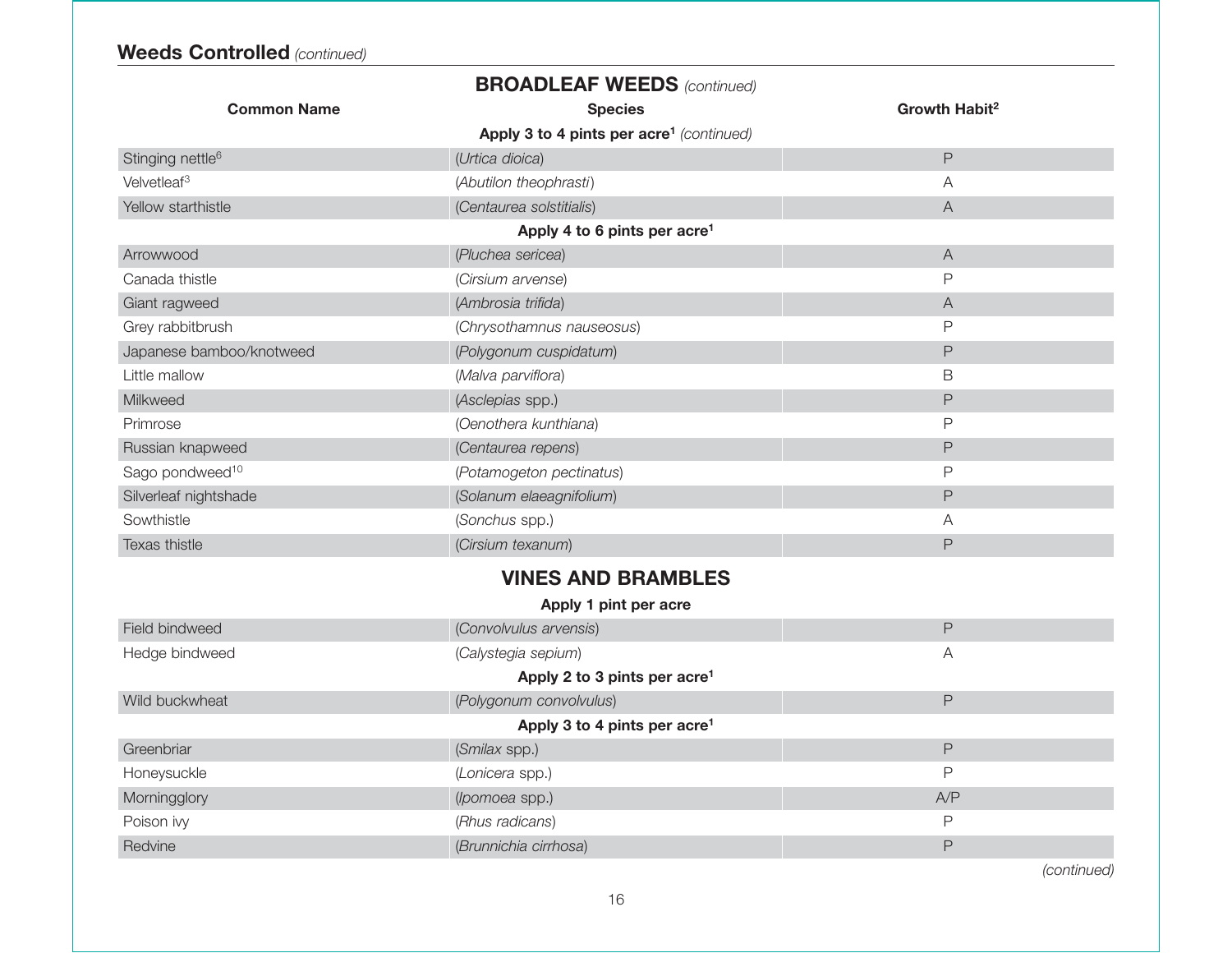# **Weeds Controlled** *(continued)*

| <b>VINES AND BRAMBLES</b> (continued) |
|---------------------------------------|
|---------------------------------------|

| <b>Common Name</b>                                   | <b>Species</b>                | Growth Habit <sup>2</sup> |  |  |
|------------------------------------------------------|-------------------------------|---------------------------|--|--|
| Apply 3 to 4 pints per acre <sup>1</sup> (continued) |                               |                           |  |  |
| Wild rose                                            | (Rosa spp.)                   | $\mathsf P$               |  |  |
| including: Multiflora rose                           | (Rosa multiflora)             | P                         |  |  |
| Macartney rose                                       | (Rosa bracteata)              | $\mathsf P$               |  |  |
| Apply 4 to 6 pints per acre <sup>1</sup>             |                               |                           |  |  |
| Kudzu <sup>4</sup>                                   | (Pueraria Iobata)             | P                         |  |  |
| Trumpetcreeper                                       | (Campsis radicans)            | P                         |  |  |
| Virginia creeper                                     | (Parthenocissus quinquefolia) | P                         |  |  |
| Wild grape                                           | (Vitis spp.)                  | P                         |  |  |
| <b>BRUSH SPECIES</b>                                 |                               |                           |  |  |
| Apply 4 to 6 pints per acre <sup>1</sup>             |                               |                           |  |  |
| American beech                                       | (Fagus grandifolia)           | P                         |  |  |
| Ash                                                  | (Fraxinus spp.)               | P                         |  |  |
| <b>Bald cypress</b>                                  | (Taxodium distichum)          | $\mathsf P$               |  |  |
| <b>Bigleaf maple</b>                                 | (Acer macrophyllum)           | P                         |  |  |
| Blackgum                                             | (Nyssa sylvatica)             | P                         |  |  |
| Black locust <sup>7</sup>                            | (Robinia pseudoacacia)        | P                         |  |  |
| <b>Boxelder</b>                                      | (Acer negundo)                | $\mathsf P$               |  |  |
| Brazilian peppertree                                 | (Schinus terebinthifolius)    | P                         |  |  |
| Cherry                                               | (Prunus spp.)                 | P                         |  |  |
| Chinaberry                                           | (Melia azedarach)             | P                         |  |  |
| Chinese tallow-tree                                  | (Sapium sebiferum)            | P                         |  |  |
| Dogwood                                              | (Cornus spp.)                 | P                         |  |  |
| Elm <sup>8</sup>                                     | (Ulmus spp.)                  | P                         |  |  |
| Hawthorn                                             | (Crataegus spp.)              | P                         |  |  |
| Hickory                                              | (Carya spp.)                  | P                         |  |  |
| Honeylocust <sup>9</sup>                             | (Gleditsia triacanthos)       | P                         |  |  |
| Maple                                                | (Acer spp.)                   | P                         |  |  |
| Melaleuca                                            | (Melaleuca quinquenervia)     | P                         |  |  |
| Mulberry                                             | (Morus spp.)                  | P                         |  |  |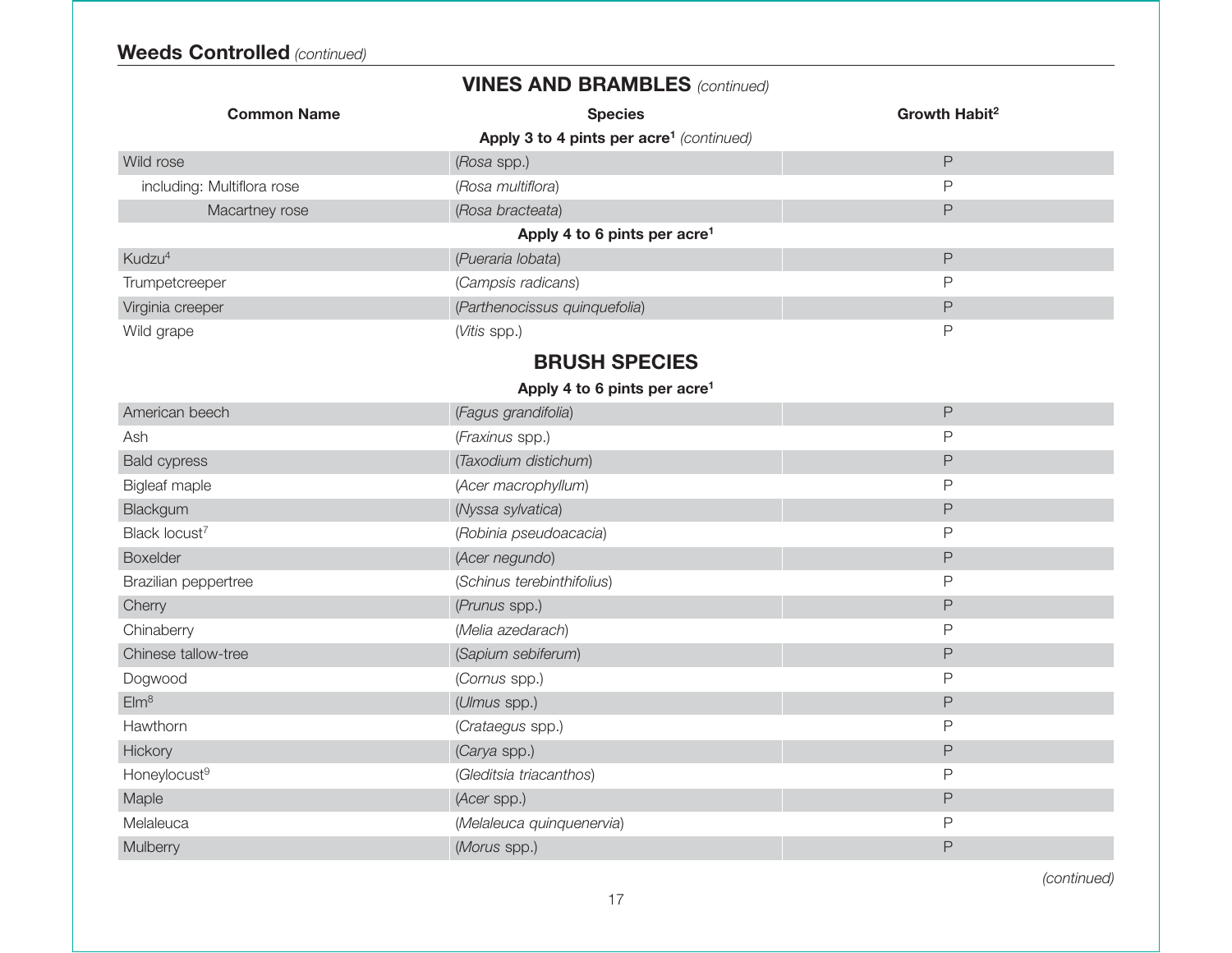# **BRUSH SPECIES** *(continued)*

**Common Name Species Growth Habit<sup>2</sup> Apply 4 to 6 pints per acre1** *(continued)* Oak (*Quercus* spp.) P Persimmon (*Diospyros virginiana*) P Poplar (*Populus* spp.) P Privet (*Ligustrum vulgare*) P Red alder (*Alnus rubra*) P Red maple *Acer rubrum P P P P P P* Russian olive (*Elaeagnus angustifolia*) P Saltcedar (*Tamarix ramosissima*) P Sassafras (*Sassafras albidum*) P Sourwood(Oxydendrum arboreum) extended to the property of the property of the property of the property of the property of the property of the property of the property of the property of the property of the property of the property Sumac (*Rhus* spp.) P Sweetgum (*Liquidambar styraciflua*) P **Willow**  (*Salix* spp.) P Yellow poplar (*Liriodendron tulipifera*) P

<sup>1</sup> The higher rates should be used where heavy or well-established infestations occur.

<sup>2</sup> Growth Habit: A = Annual, B = Biennial, P = Perennial

3 For preemergence control, tank mix with **Pendulum® herbicide**.

<sup>4</sup> Use a minimum of 75 GPA; control of established stands may require repeat applications.

5 For preemergence control, tank mix with **Karmex®**, **Pendulum**, or diuron.

 $6$  For best results, early postemergence applications are required.

7 Tank mix with **Accord®**, **Escort®**, **Garlon® 3A**, **Krenite®**, **Roundup®**, or **Tordon® K**.

8 Tank mix with **Accord**, **Escort**, or **Roundup**.

9 Tank mix with **Accord**, **Garlon 3A**, **Roundup**, or **Tordon K**.

<sup>10</sup> Use not permitted in California unless otherwise directed by supplemental labeling.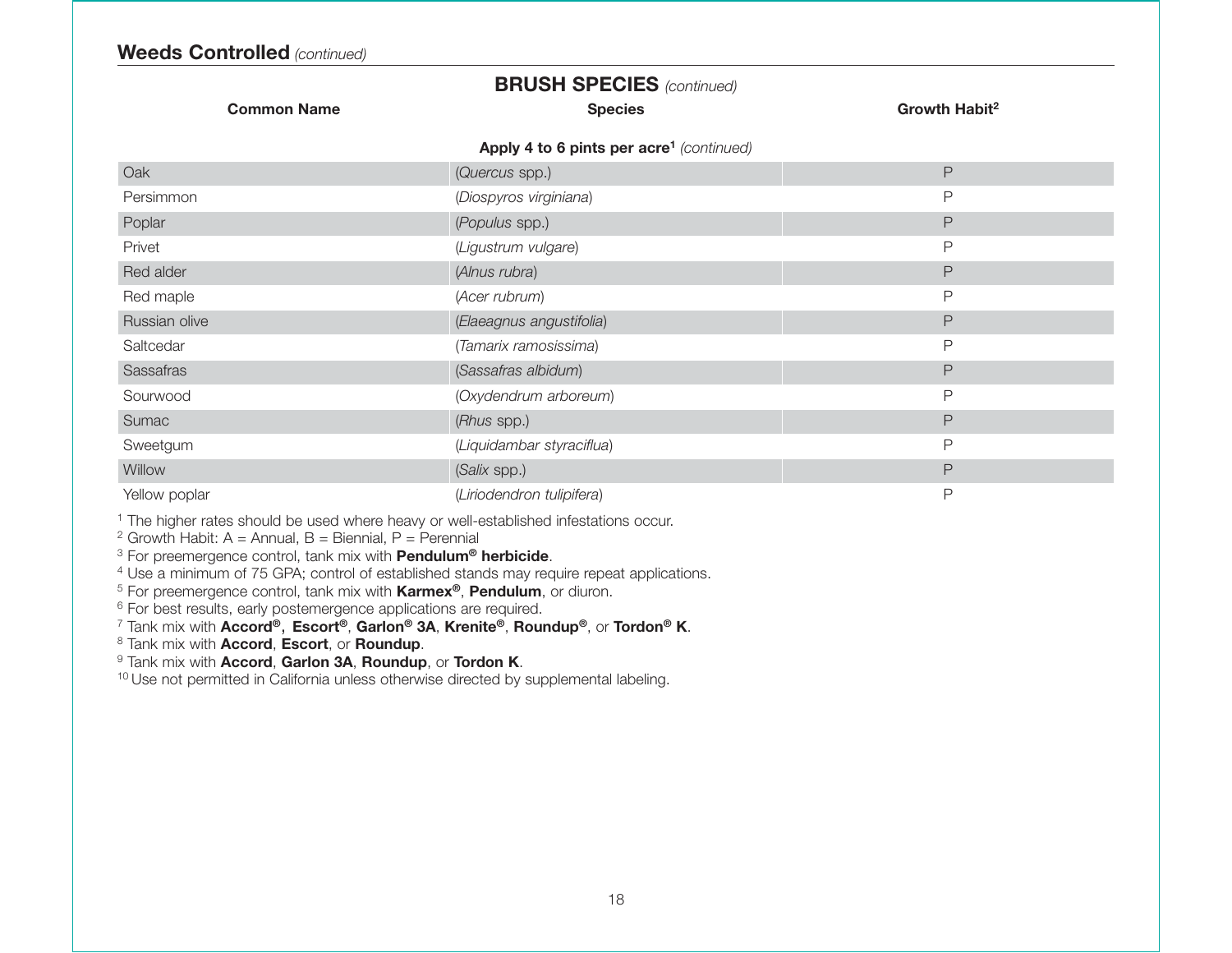# **Conditions of Sale and Warranty**

The **Directions For Use** of this product reflect the opinion of experts based on field use and tests. The directions are believed to be reliableand must be followed carefully. However, it is impossible to eliminate all risks inherently associated with the use of this product. Crop injury, ineffectiveness or other unintended consequences may result because of such factors as weather conditions, presence of other materials, or use of the product in a manner inconsistent with its labeling, all of which are beyond the control of BASF CORPORATION ("BASF") or the Seller. To the extent consistent with applicable law, all such risks shall be assumed by the Buyer.

BASF warrants that this product conforms to the chemical description on the label and is reasonably fit for the purposes referred to in the **Directions For Use**, subject to the inherent risks, referred to above.

**TO THE EXTENT CONSISTENT WITH APPLICABLE LAW, BASF MAKES NO OTHER EXPRESS OR IMPLIED WARRANTY OF FIT-NESS OR MERCHANTABILITY OR ANY OTHER EXPRESS ORIMPLIED WARRANTY.**

**TO THE EXTENT CONSISTENT WITH APPLICABLE LAW, BUYER'S EXCLUSIVE REMEDY AND BASF'S EXCLUSIVE LIABIL-ITY, WHETHER IN CONTRACT, TORT, NEGLIGENCE, STRICT LIA-BILITY, OR OTHERWISE, SHALL BE LIMITED TO REPAYMENT OF THE PURCHASE PRICE OF THE PRODUCT.**

**TO THE EXTENT CONSISTENT WITH APPLICABLE LAW, BASF AND THE SELLER DISCLAIM ANY LIABILITY FOR CONSEQUEN-TIAL, EXEMPLARY, SPECIAL OR INDIRECT DAMAGES RESULT-ING FROM THE USE OR HANDLING OF THIS PRODUCT**.

BASF and the Seller offer this product, and the Buyer and User accept it, subject to the foregoing **Conditions of Sale and Warranty** which may be varied only by agreement in writing signed by a duly authorized representative of BASF. 1108 *Arsenal, Banvel, and Pendulum are registered trademarks of BASF. AquaCap and PowerLine are trademarks of BASF.*

*Accord, Campaign, and Roundup are registered trademarks of Monsanto Company.*

*Embark is a registered trademark of PBI/Gordon Corporation.*

*Escort, Karmex, Krenite, Oust, and Telar are registered trademarks of E. I. duPont de Nemours and Company.*

*Finale is a registered trademark of Bayer.*

*Garlon and Tordon are registered trademarks of Dow AgroSciences LLC.*

*Microfoil is a trademark of Rhone Poulenc Ag Company.*

*Thru-Valve is a trademark of Waldrum Specialties.*

*Vanquish is a trademark of a Syngenta Group Company.*

© 2011 BASF Corporation All rights reserved.

000241-00431.20111103.**NVA 2011-04-295-0216**Based on: NVA 2011-04-295-0208Supersedes: NVA 2011-04-295-0029

> BASF Corporation 26 Davis DriveResearch Triangle Park, NC 27709

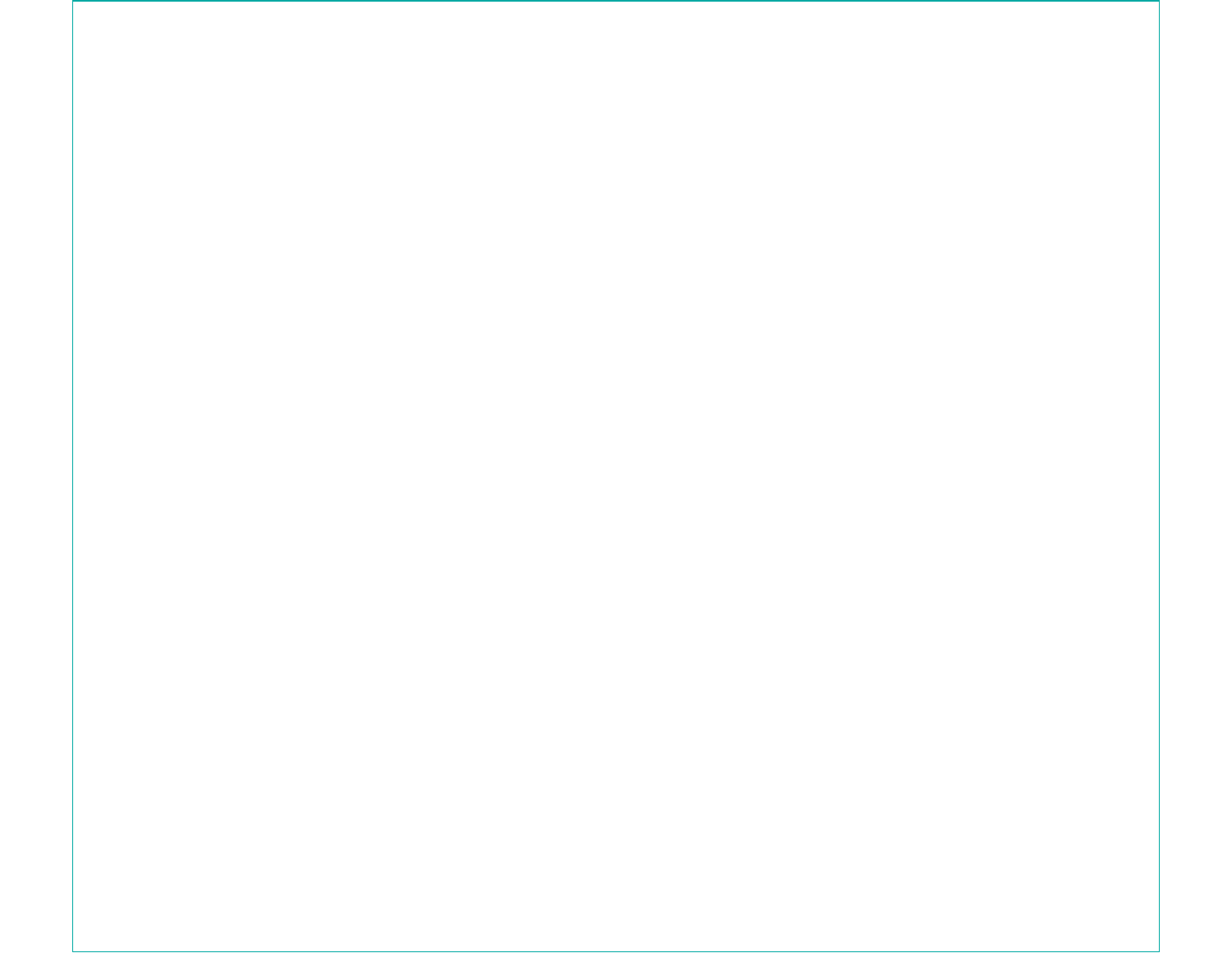

For the control of undesirable vegetation in grass pasture, rangeland and industrial noncropland areas including railroad, utility<br>plant sites, petroleum tank farms, pumping installations, storage areas; utility, pipeline, **Active Ingredient:**<br>Active Ingredient: **Active Ingredient: nonirrigation ditchbanks; and for the establishment and maintenance of wildlife openings plant sites, petroleum tank farms, pumping installations, storage areas; utility, pipeline, and highway rights-of-way; fence rows; For the control of undesirable vegetation in grass pasture, rangeland and industrial noncropland areas including railroad, utility**

(1-methylethyl)-5-oxo-1 isopropylamine salt of imazapyr (2-[4,5-dihydro-4-methyl-4-

EPA Reg. No. 241-431 **Total:EPA Reg. No. 241-431** \*Equivalent to 21.8% 2-[4,5-dihydro-4-methyl-4-(1-methylethyl)-5-oxo-1*H*-imidazol-2-yl]-3-pyridinecarboxylic acid or 2 pounds acid per gallon **Other Ingredients:**................................................................................................................................................................................................ 100.0% .......................................................................................................................................................................... 73.3% *H*-imidazol-2-yl]-3-pyridinecarboxylic acid)\* .................................................................................................. 26.7%

# **KEEP OCH OF REACH OF CHILDREN KEEP OUT OF REACH OF CHILDREN CAUTION/PRECAUCIÓN CAUTION/PRECAUCIÓN**

**STORAGE AND DISPOSAL:** for additional precautions and requirements. water is present, or to intertidal areas below the mean high water mark. **NOT Hazards: Chemical Hazards:** causes moderate eye irritation. Avoid contact with eyes or clothing. Prolonged or frequently repeated skin contact may cause allergic reactions in some individuals. gency medical treatment information: 1-800-832-HELP (4357). **NUMBER:** ing, call 911 or an ambulance; then give artificial respiration, preferably by mouth to mouth, if possible. Call a poison control center or doctor for further treatment advice. **HOTLINE** skin immediately with plenty of water for 15 to 20 minutes. Call a poison control center or doctor for treatment advice. **If inhaled:** Move person to fresh air. If person is not breathlenses, if present, after first 5 minutes; then continue rinsing eyes. Call a poison control center or doctor for treatment advice. center or doctor. poison control center or doctor immediately for treatment advice. Have person sip a glass of water if able to swallow. restrictions. See attached booklet for complete NUMBER: Ha Si usted no entiende la etiqueta, bu Si usted no entiende la etiqueta, busque a alguien para que se la explique a usted en detalle. (If you do not understand this label, find someone to explain it to you in detail.) mix, store or apply plitutor: DO NOT give anything<br>| doctor: DO NOT give anything<br>| present, after first 5 minutes; th This product is toxic to plants. Drift and runoff may be hazardous to plants in water adjacent to treated areas. Have the product container or label with you when calling a poison control center or doctor or going for treatment. You may also contact BASF Corporation for emer-**In case of an emergency endangering life or property involving this product, call day or night 1-800-832-HELP (4357). FIRST AID: If swallowed:** ent, after first 5 minutes; then continue irnsing eyes. C<br>ely with plenty of water for 15 to 20 minutes. Call a pois<br>r an ambulance; then give artificial respiration, preferably Spray solutions of **Arsenal PowerLine** give anything to an unconscious person. **First Aid**, **Arsenal PowerLine Precautionary Statements**, or spray solutions of **DO NOT** should be mixed, stored and applied only in stainless steel, fiberglass, plastic and plastic-lined steel containers. **Precautionary Statements: Hazards to Humans and Domestic Animals: CAUTION. If in eyes:** contaminate water, food or feed by storage or disposal. **Arsenal PowerLine DO NOT Directions For Use**, contaminate water when disposing of equipment washwater or rinsate. See Hold eyes open and rinse slowly and gently with water for 15 to 20 minutes. Remove contact in unlined steel (except stainless steel) containers or spray tanks. **Conditions of Sale and Warranty**tor for treatment advice. **If on skin**: Take off contaminate<br>atment advice. **If inhaled:** Moye person to fresh air. If per:<br>atment advice. **If inhaled:** Moye person to fresh air. If per: **DO NOT DO NOT Pesticide Storage. DO NOT** induce vomiting unless told to by a poison control **If on skin:** apply directly to water, or to areas where surface , and state-specific crop and/or use site Take off contaminated clothing. Rinse to explain it to you Harmful if swallowed, **Directions For Use** store below 10° F. **Environmental Physical and HOTLINE** Call a **DO**

**Pesticide Disposal.** Wastes resulting from the use of this product must be disposed of on-site or at an approved waste disposal facility. **Container Handling: Nonrefillable Container. DO NOT reuse or refill this container.** Triple rinse or pressure rinse container (or equivalent) promptly after emptying; then offer for recycling, if available, or reconditioning, if appropriate, or puncture and dispose of in a sanitary landfill, or by incineration, or by other procedures approved by state and local authorities. **Refillable Container.** Refill this container with pesticide only. **DO NOT** reuse this container for any other purpose. Triple rinsing the container before final disposal is the responsibility of the person disposing of the container. Cleaning before refilling is the responsibility of the refiller. See attached booklet for complete container disposal directions including triple rinsing and pressure rinsing instructions.

Produced and Packaged" by: BASF Corporation<br>26 Davis Drive, Research Triangle Park, NC 27709<br>"Packaged tor BASF if EPA Est. No. does not begin with 241 \*Packaged for BASF if EPA Est. No. does not begin with 241 26 Davis Drive, Research Triangle Park, NC 27709 Produced and Packaged\* by: BASF Corporation

Product of U.S.A. **Product of U.S.A.**<br>**RVA 2012-05-295-03621**<br>**NVA 2012-05-295-0362 NVA 2012-05-295-0362**

**El - BASF** The Chemical Company

Net Contents: **Net Contents:\_\_\_\_\_\_\_\_\_\_\_\_\_\_\_\_\_\_\_\_\_\_\_\_\_\_\_\_\_\_**

**EPA Est. No.:\_\_\_\_\_\_\_\_\_\_\_\_\_\_\_\_\_\_\_\_\_\_\_\_\_\_\_\_\_\_**

**Refillable Container Nonrefillable Container** Nonetillable Container

**Refillable Container** 

EPA Est. No.: